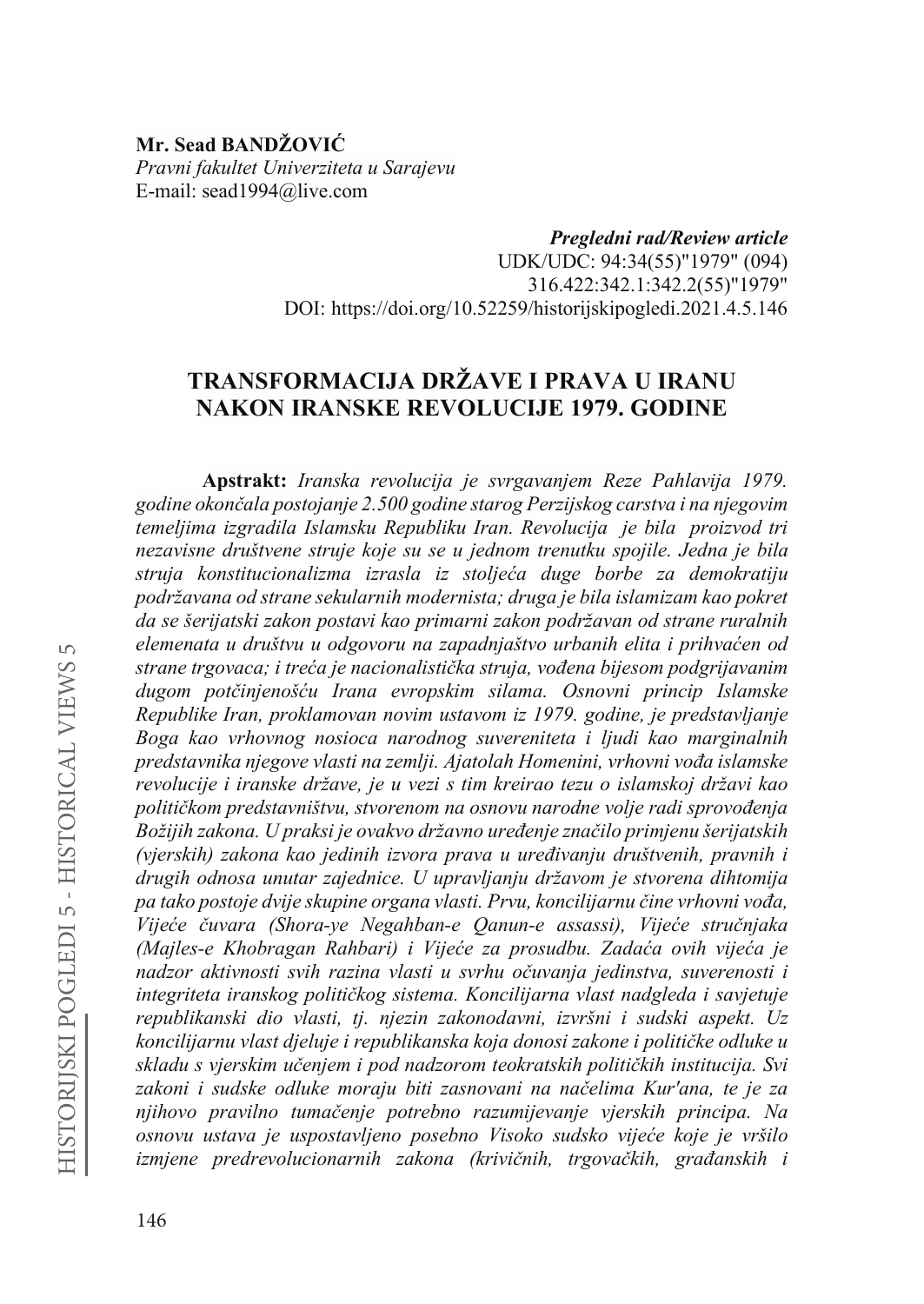*procesnih) stvorivši time tzv. "prelazno pravo". Najkrupnije promjene zahvatile su oblast krivičnog prava gdje je uveden princip talionske osvete ("oko za oko,* zub za zub") te strogo kažnjavanje vanbračnih odnosa i istospolnih veza. U domenu bračnog i porodičnog prava muškarcu je dat niz prava stavivši time ženu, kao bračnog partnera, u neravnopravniji položaj. Muževima je olakšan razvod braka, dozvoljeno je sklapanje privremenih bračnih zajednica sa više *žena dok je sa druge strane ženama bilo dozvoljeno pravo na razvod braka LVNOMXþLYRako joj je to L]ULþLWRGR]YROLRPXåSULOLNRPVNODSDQMDEUDNDRevolucija je uvela i nove izvore u normiranje pravnih odnosa. Tako je Naredbom Vrhovnog*   $Sudskog vijeća od 23. augusta 1982. sudijama naređeno da pri rješavanju$ *sporova koriste neposredne autoritativne islamske tekstove ili izvore na kojima üH ED]LUDWL VYRMH SUHVXGH 6XGLMDPD MH Rvom naredbom nametnuta obaveza REUDüDQMD6DYMHWXþXYDUD8VWDYDXNROLNRQHPRJXVDVLJXUQRãüXXWYUGLWi da li je neki propis u skladu sa šerijatom ili ne. Ukoliko sudija ne zna koji zakon treba primijeniti mora se obratiti Uredu ajatolaha Homeinija za dalje upute. Pored zunutrašnje, revolucija je izazvala i korjenite promjene na vanjskopolitičkom planu pozicionirajući Iran kao bitnog učesnika u brojnim međunarodnim procesima na regionalnom i globalnom planu.* 

Ključne riječi: Iran, revolucija, država, šerijat, pravo, transformacija.

## **TRANSFORMATION OF THE STATE AND LAW IN IRAN AFTER THE IRANIAN REVOLUTION IN 1979.**

**Abstract:** *With the overthrow of the regime of Reza Pahlavi in 1979, the Iranian revolution ended the existence of the 2,500-year-old Persian Empire and built the Islamic Republic of Iran on its foundations. The revolution was the product of three independent social structures that merged at one point. One was the structure of constitutionalism that grew out of a century-long struggle for democracy supported by modernists; the second was Islamism as a movement to set Sharia law as the primary law supported by rural elements in society in response to Western urban elites and accepted by merchants; and the third is the nationalist structure, driven by rage fueled by Iran's long subordination to European powers. The basic principle of the Islamic Republic of Iran, proclaimed by the new constitution from 1979, is the positioning of God as the supreme bearer of people's sovereignty and people who are only marginal representatives of his power on Earth. Ayatollah Homenini, the supreme leader of the Islamic Revolution and the Iranian state, in this regard created a thesis about the Islamic State as a political representation, created on the basis of the people's will, in order to enforce God's laws. In practice, such system meant setting up Sharia (religious) laws as the only source of law in regulating social, legal and other relations within the community. A dichotomy has been created in the management of the state, so there are two groups of authorities. The first, the*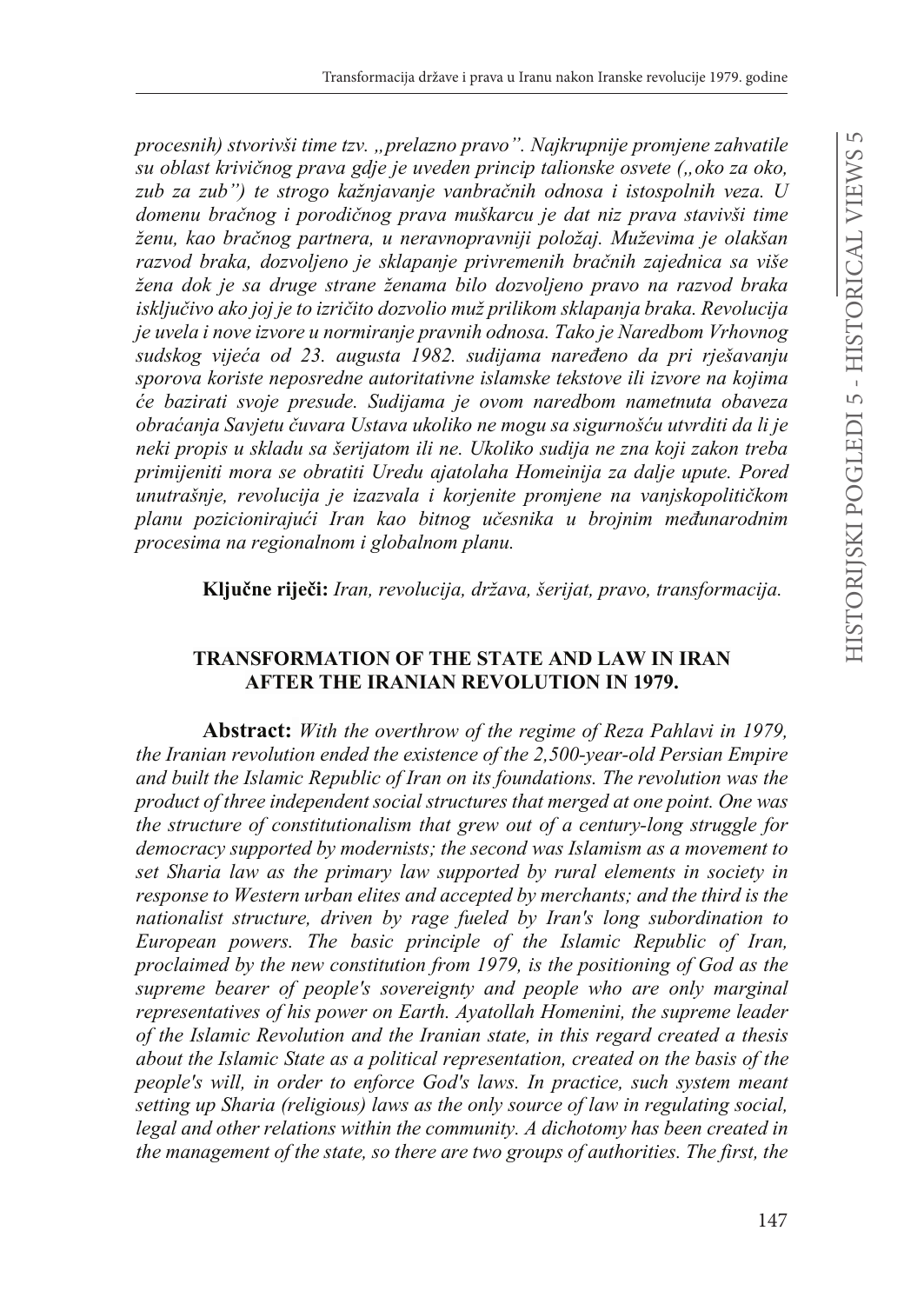*conciliar, consists of the Supreme leader, the Council of Guardians (Shora-ye Negahban-e Qanun-e assassi), the Council of Experts (Majles-e Khobragan Rahbari) and the Judgment Council. The task of these councils is to oversee the activities of all levels of government in order to preserve the unity, sovereignty and integrity of the Iranian political system. The conciliar government supervises and advises the republican part of the government, ie. its legislative, executive and judicial aspects. In addition to conciliar government, there is a republican government that creates laws and political decisions in accordance with religious teachings and under the supervision of theocratic political institutions. All laws and court decisions must be based on the principles of the Qur'an, and their proper interpretation requires an understanding of religious principles. On the basis of the constitution, a special High Judicial Council was established, which amended the pre-revolutionary laws (criminal, commercial, civil and procedural), thus creating the so-called "Transitional law". The biggest changes affected the area of criminal law, where the principle of talion revenge was introduced ("an eye for an eye, a tooth for a tooth") and the strict punishment of extramarital relations and same-sex relationships. In the domain of marital and family law, a man is given a number of rights, thus putting the woman, as a marital partner, in a more unequal position. Husbands were facilitated in divorce, temporary marriages with more than one woman were allowed, while on the other hand women were allowed the right to divorce only if it was explicitly allowed by her husband during the marriage. The revolution also introduced new sources in the regulation of legal relations. Thus, by an order of the Supreme Judicial Council of 23 August 1982, judges were ordered to use direct authoritative Islamic texts or sources on which to base their judgments in resolving disputes. Judges are required by this Order to address the Council of Guardians of the Constitution if they cannot determine with certainty whether a regulation is in accordance with Sharia law or not. If the judge does not know which law to apply, he must contact the Office of Ayatollah Khomeini for further instructions. In addition to the internal one, the revolution caused radical changes in the foreign policy field, positioning Iran as an important participant in numerous international processes at the regional and global level.*

**Key words**: *Iran, revolution, state, Sharia, law, transformation.*

#### **Uvodna razmatranja**

Razvoj društvene zajednice praćen je tokom historije brojnim političkim, kulturnim, pravnim i drugim kretanjima. Tim kretanjima neminovno dolazi do velikih promjena u jednom kolektivu: od načina njegovog upravljanja, pa sve do izmjene vjerskih ili duhovnih uvjerenja na kojima se društvo temelji. Primjeri ovakvih evolucija su brojni, a one su po svojoj prirodi dolazile mirno, postepeno ili nasilno kroz revolucije. Revolucijama se često vršio prekid kontinuiteta sa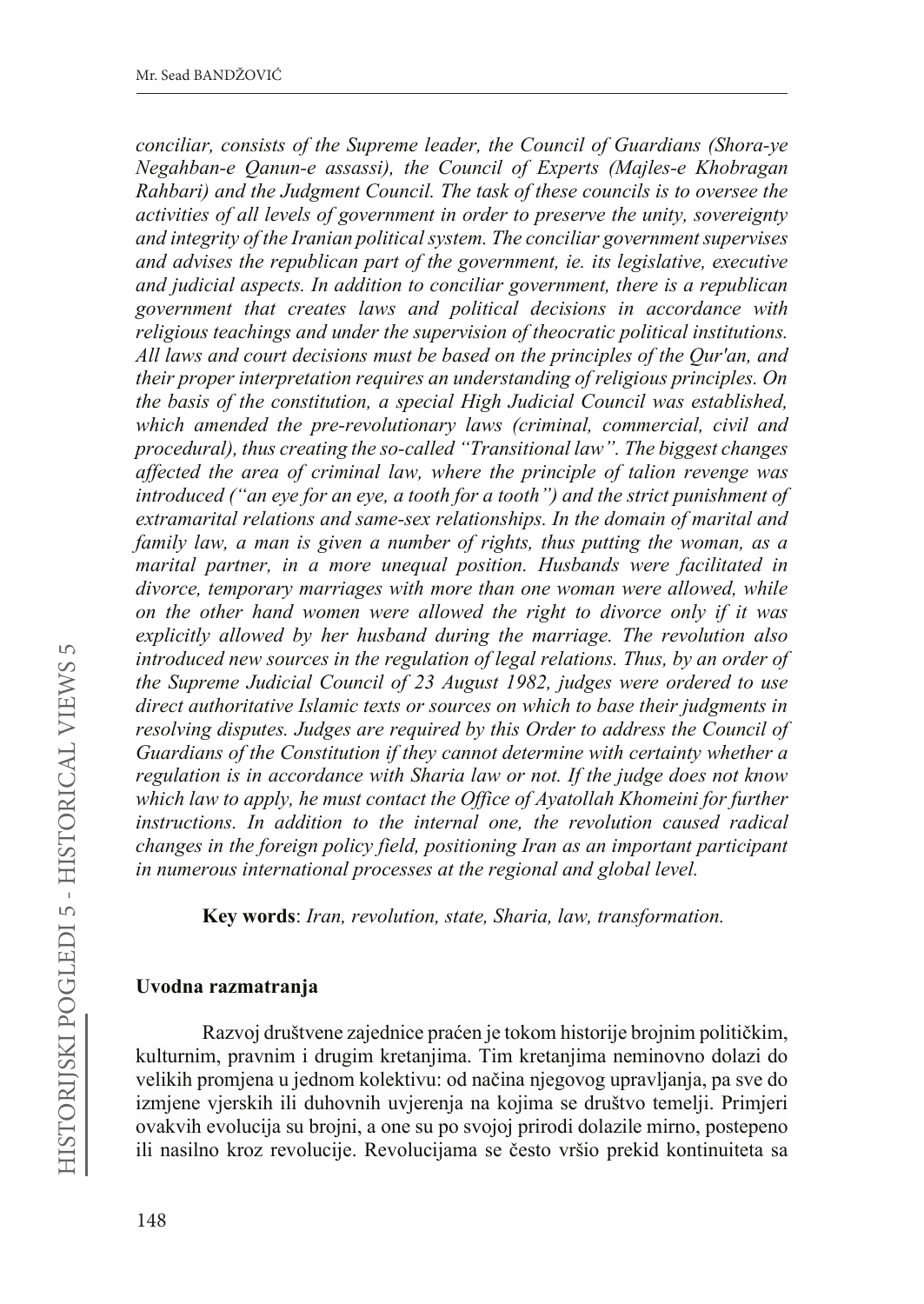starim političkim uređenijma, načinima promišliania i vierskim doktrinama koje su ocjenjivane kao zastarjele i neprimjenjive dok se, sa druge strane, iznova započinjalo sa izgradnjom društva u duhu novousvojenih promjena. Historijski primjeri revolucija su brojni, a posebno mjesto imaju Francuska (1789), Oktobarska (1917) i Iranska (1979). <sup>1</sup> Svaka od njih je na svoj način oblikovala političko-pravni razvoj u državama u kojima su one izvedene. Njihove tekovine su ostavile posljedice i na šira društveno-politička kretanja. U ovom radu će se govoriti o Iranskoj islamskoj revoluciji 1979. godine, te političkim i pravnim promjenama koje su nakon toga uslijedile u Iranu.

## Transformacija iranskog državnopravnog uređenja nakon Islamske **revolucije**

Islamska Republika Iran posebno se izdvaja među državama u kojima su principi islama vidljivi i osjetni kroz sveobuhvatnu ustavnu vladavinu. Ona predstavlja zasebnu vrstu islamskog konstitucionalizma. $^{2}$  Temelji modernog političkog poretka Irana udareni su procesom koji je u svjetskoj političkoj literaturi poznati pod imenom "iranska islamska revolucija", započeta transformacijama koje je pokrenulo šijitsko duhovništvo, na čijem je čelu bio ajatolah Ruholah Homeini.<sup>3</sup> Šahov modernizatorski režim u Iranu je 1977. još uvijek ostavljao utisak jedne od ekonomski uspješnih priča u svijetu. potpomognute dvocifrenim rastom i skokom cijena nafte. Za tri decenije, država

Česta podiela u literaturi na "dugi XIX" (1789-1914) i "kratki XX vek" (1917-1991) jedan je od načina da se ukaže na značaj francuske i ruske ("Oktobarske") revolucije koje su oblikovale historiju tih vremena. Kristijan Karila u knjizi *Strange Rebels: 1979 and the Birth of the 21st Century (2013),*  identificira 1979. kao godinu koja je otvorila 21. stoljeće. On gradi argumentaciju na pet isprepletenih priča, četiri o ličnostima i jednu o državi. Ličnosti su Margaret Tačer, Deng Sjaoping, ajatolah Homeini i papa Jovan Pavle II. Zemlja je Afganistan. Godina 1979. je svima njima bila značajna. Te godine je Tačer prvi put pobijedila na opštim izborima u V. Britaniji. Te godine je Deng otpočeo ekonomske reforme koje će transformisati Kinu. Te godine je iranska revolucija dovela Homeinija na vlast. Te godine je novi papa posjetio svoju otadžbinu, Poljsku, i pokrenuo ogroman talas podrške za otpor komunističkom režimu. Te godine su u Afganistan ušli Rusi. Sve su to bili izuzetno značajni događaji prema: David Runciman, *Kontra-kontrarevolucija*, Peščanik.net, 25.09.2013, https://pescanik.net/kontra-kontrarevolucija/.

<sup>2</sup> 0LODQ%ODJRMHYLüIslamic Constitutionalism In Iranian Way*, Strani pravni život*, br. 3, Beograd 2012, 127-128.

Zahtjev za islamskim državnim uređenjem sa šerijatom kao državnim ustavom provlačio se neprekidno od Hasana al-Bane (1906–1949), egipatskog učitelja i osnivača društva Muslimanska braća, do iranskog revolucionarnog vođe ajatolaha ("Allahov znak" – počasna titula najuglednijih šiitskih teologa, posebno u Iranu – prim. S. B) Homeinija (1902–1989). "Islamski zakoni" – kaže Homeini – "pošto imaju božansko porijeklo jedina su valjana istina i oni važe vječito i uvijek za cijelo čovječanstvo (...) Čijelo čovječanstvo mora da sluša proroka Muhameda i njegovi zakoni moraju se rigorozno primjenjivati" – prema: Olga Zirojević, "Islam i reforme", *Republika*, br. 486-489, Beograd 2010.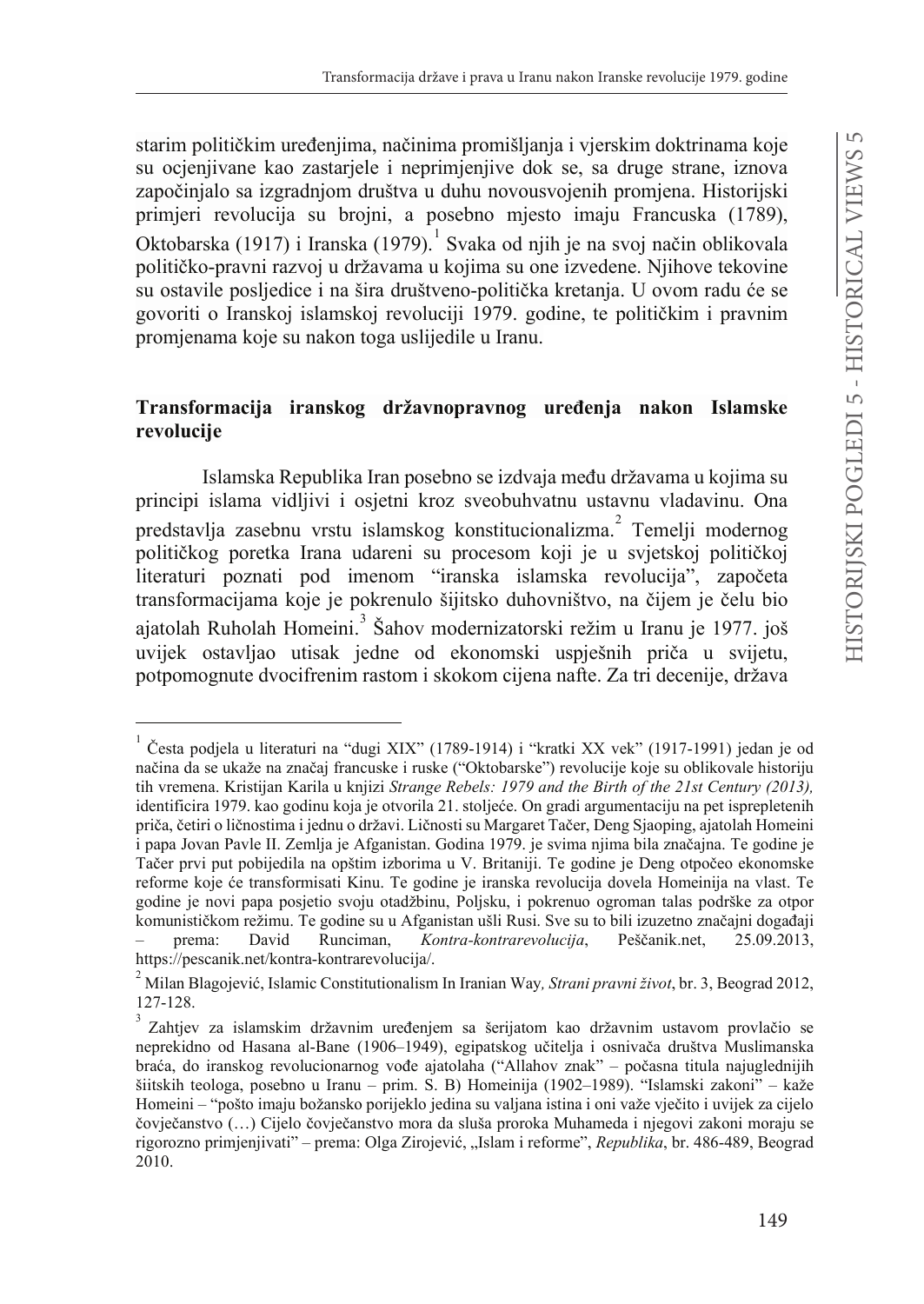je od "feudalne baruštine" stigla do statusa "industrijskog motora". Imala je modernu infrastrukturu i zdravstveni sistem, fabrike automobila i hidroelektrane. Pismenost je rasla i kod žena i kod muškaraca. Njegova država se, i pored niza unutrašnjih problema, smatrala uzorom dirigovanog razvoja.<sup>4</sup> Revolucija u Iranu nije bila samo reakcija na nepravednu i korumpiranu vladavinu domaćih autokrata, već i reakcija na američki uticaj. Revolucija je okončala postojanje 2.500 godina starog Perzijskog carstva. Bitno je istaći da su revoluciji prethodili brojni historijski procesi sa početka XX stoljeća, tačnije nakon Oktobarske revolucije 1917. godine. U ovom periodu kontrolu nad Iranom preuzimaju Britanci, a vlast u zemlji poslije vojnog udara preuzima Reza Kan Pahlavi, komandant Perzijske kozačke brigade. Bio je to period modernizacije zemlje, nekad i uz primjenu nasilnih metoda, a u političke procese se sve više počinju miješati velike sile, prvenstveno Sjedinjene Američke Države. O ovom uticaju govori i podatak da je sa pozicije premijera države pod pritiskom smijenjen Muhamed Mosadek zbog pokušaja nacionalizacije Anglo-iranske naftne kompanije. Šezdesete godine su praćene promjenama u obrazovanju, promjenama u obrazovanju i davanju većeg prava ženama. Imamu Homeiniju, tada vodećoj vjerskoj figuri u Iranu, pridružili su se tradicionalni slojevi stanovništva i plemenske vođe u borbi protiv autoritarnog Pahlavijevog režima. Homeini je protieran iz zemlje, a utočište je našao u iračkom svetom gradu Najafu. To mu je priskrbilo titulu duhovnog vođe u borbi protiv monarhije i stranog uticaja. Kako se tadašnja liberalna opozicija neuspješno suprostavljala šahu, jedina alternativa je bila u udruživanju sa konzervativnim vjerskim snagama. 5

<sup>4</sup> A onda se država 1978. raspala. Krajem 1977. najstariji sin protjeranog ajatolaha Homeinija, najglasnijeg i najhrabrijeg šahovog kritičara, umro je od srčanog napada. Ajatolahove pristalice okrivile su šaha, i hiljade ljudi je izašlo na ulice. U januaru 1978. režim je odgovorio proglasivši Homeinija za britanskog špijuna, seksualnog perverznjaka i okorjelog protivnika šahovog progresivizma. Sutradan su se studenti u Komu pridružili demonstracijama za Homeinijev povratak. Pripadnici oružanih snaga su otvorili vatru i pobili desetine ljudi. Homeini je odmah izdao saopštenje i zatražio još demonstracija. Tokom narednih mjeseci, želja mu se ispunila. Do septembra je vlada proglasila vanredno stanje i 8. septembra je stotine demonstranata pokošeno paljbom iz helikoptera u centru Teherana, a taj događaj se pamti kao "Crni petak". Istog mjeseca naftni radnici su stupili u štrajk. Hrana i gorivo su ponestajali. Homeini je počeo da okuplja vladu u sjeni za povratak: Revolucionarni savjet činili su studenti aktivisti i bivši bezbjednjaci koji su se razišli sa bivšim režimom. Šesnaestog januara 1979. šah je pobjegao iz zemlje. Dvije nedelje kasnije Homeini se vratio kući da preuzme vlast. Iako je šahov pad bio gotova stvar prije početka godine, 1979. zaista predstavlja prekretnicu. To nije naročito upečatljiva godina u julijanskom kalendaru, ali u islamskom je jedna od najznačajnijih godišnjica: ona korespondira sa godinom 1400, kada Mehdi, islamski mesija, treba da se pokaže vjernicima i otvori novo doba vječite pravde. U novembru je grupa studenata, podstaknuta Homeinijevom antiameričkom retorikom, upala u američku ambasadu u Teheranu i zarobila 66 Amerikanaca. Novembar 1979. je koincidirao sa početkom godine Mehdija – prema: David Runciman, Kontra-kontrarevolucija, Peščanik.net, 25.09.2013, https://pescanik.net/kontra-kontrarevolucija/.

<sup>&</sup>lt;sup>5</sup> Dušan Vučičević, Država u senci džamije – politički sistem Islamske Republike Iran, *Srpska politička misao*, br. 4, vol. 22, Beograd 2008, 215-238. (dalje: D. Vučičević, *Država u senci džamije*).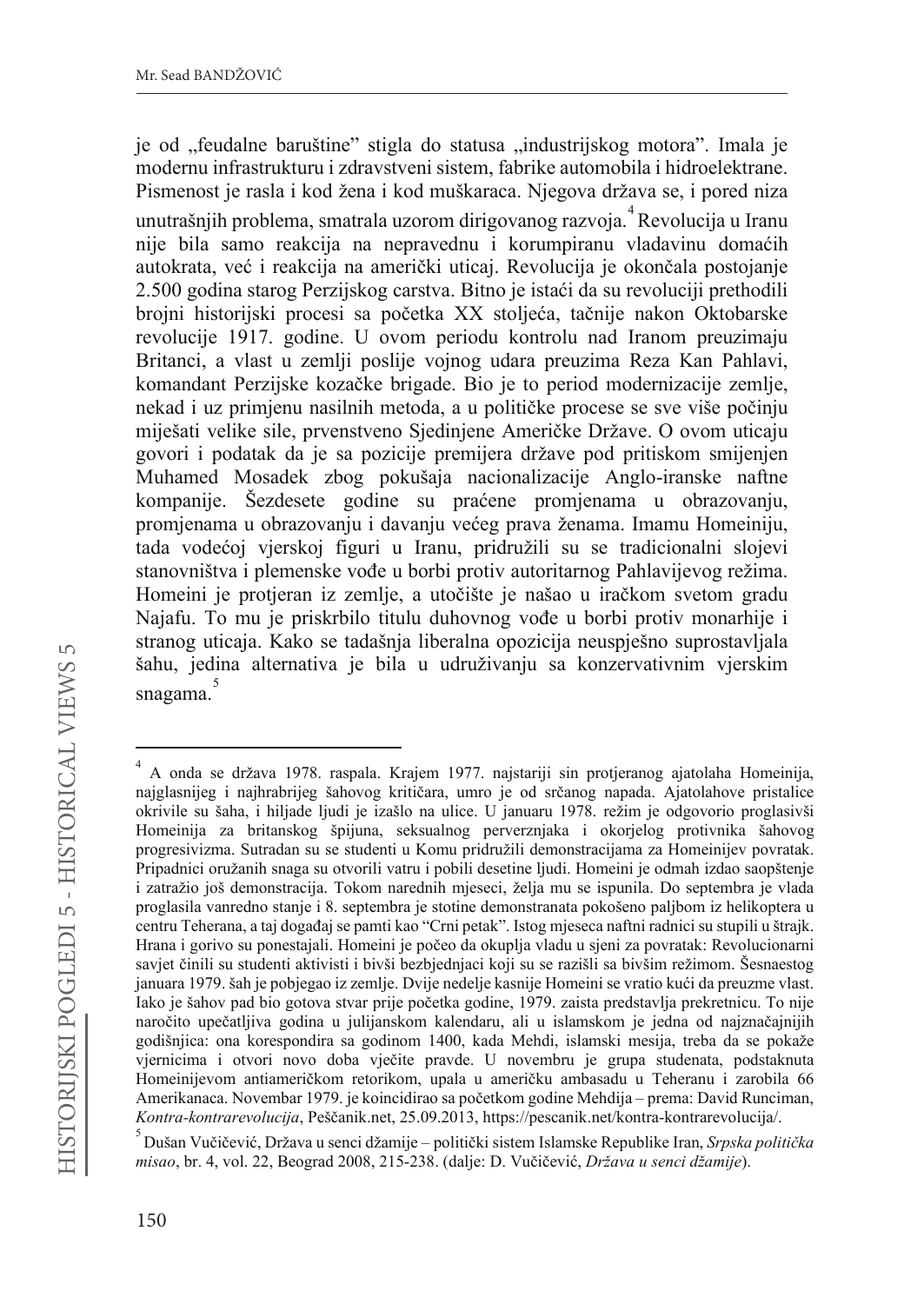Iranska revolucija se često još naziva i "islamističkom revolucijom" zato što je u postrevolucionarnom periodu uslijedio proces islamizacije države i društva. Ova revolucija nije bila samo islamska. Bila je proizvod tri nezavisne revolucionarne struje koje su se u jednom trenutku spojile. Jedna je bila struja konstitucionalizma izrasla iz stolieća duge borbe za demokratiju podržavana od strane sekularnih modernista; druga je bila islamizam kao pokret da se šerijatski zakon postavi kao primarni zakon podržavan od strane ruralnih elemenata u društvu u odgovoru na zapadnjaštvo urbanih elita i prihvaćen od strane trgovaca; i treća je nacionalistička struja, vođena bijesom podgrijavanim dugom potčinjenošću Irana evropskim silama. Nada koja je prožela sve pore iranskog društva učinila je da ljudi iz svih društvenih slojeva postanu željni iranskog suvereniteta, snage i revitaliziranog nacionalnog ponosa. Homeini je dodao svom šijitskom islamističkom pokretu snažnu nacionalističku notu. Bio je u idealnoj poziciji da učini nešto takvo, pošto je šijitski islam postao duboko isprepletan sa idejom "iranstva" tokom historije duge pet stoljeća. Upravo je nepokolebljivi šijitski islam razdvajao Iran od snažnog Osmanskog i Mogulskog carstva i dozvolio Iranu da se kao samostalna nacija pojavi na svjetskoj sceni.<sup>6</sup> Homeini je potpuno transformisao šijitski islam. Ta religija je stotinama godina učila milione svojih vjernika da okrenu leđa politici i vlasti. Homeini je to preokrenuo  $-$  i uveo šijitski islam u središte politike.<sup>7</sup> Ideološki izvori koji su omogućili stvaranje islamske republike sadržani su u novoj političkoj doktrini šijitizma.

Političko uređenje koje je islamska revolucija iznjedrila u mnogim aspektima je jedinstveno u odnosu prema svima drugim državama, uključujući islamske. U ovom posebnom *sui generis* sistemu proglašena je potpuna supermatija ideologije (islama) nad javnim životom. Odlikuje ga određeni stepen političkog pluralizma manifestovanog kroz ograničenu demokratsku participaciju građana kroz izbore. Iransko ustavnopravno uređenje pravna teorija svrstava u red posttradicionalnih ustavnih teokratija. $\degree$ Ono je specifično u svijetu jer je utemeljeno na šijitskoj tradiciji. Savremeni Iran oblikovala su društvena previranja tokom XIX i XX stoljeća, ponajprije islamska revolucija. Karakteristike iranske revolucije odredili su specifični historijski razvoj Irana, a

 $^6$ Tokom sljedećih nekoliko decenija, Homeini i njegovi nasljednici su ispunili veći dio svojih obećanja da će povratiti nacionalni ponos i osigurati svoju kontrolu nad zemljom – vidi: Tamim Ansary, *Iran's Regime*: *Marching Toward a Cliff*, https://therumpus.net/2009/06/iran%E2%80%99s-regimemarching-toward-a-cliff/.

<sup>7</sup> Šiitski islam je prema politici prethodno bio izuzetno uzdržan. Jedna od glavnih šiitskih ceremonija je "šiitska lamentacija", gdje se vjernici ritualno bičuju. Kroz čitavu šiitsku historiju, sveštenstvo je od ovoga pravilo simbol povlačenja iz svijeta – i prije svega, iz politike i vlasti. Ljudi moraju da čekaju u svijetu sjenki i zla – na povratak dvanaestog imama. To je značilo da je politička vlast zla i pokvarena, i da čovjek sa njom ne treba da ima nikakva posla. Homeini je naslikao novu viziju šiitskog islama. Vaša dužnost, govorio je Homeini Irancima, prije osvajanja vlasti "nije više da ostanete pasivni, već da preuzmete vlast i otjerate pokvarenog i korumpiranog vladara" – prema: Adam Curtis, *Who Would God Vote For?*, https://www.bbc.co.uk/blogs/adamcurtis/2012/03/who\_would\_god\_vote\_for.html.

<sup>&</sup>lt;sup>8</sup> D. Vučičević, *Država u senci džamije*, 215-238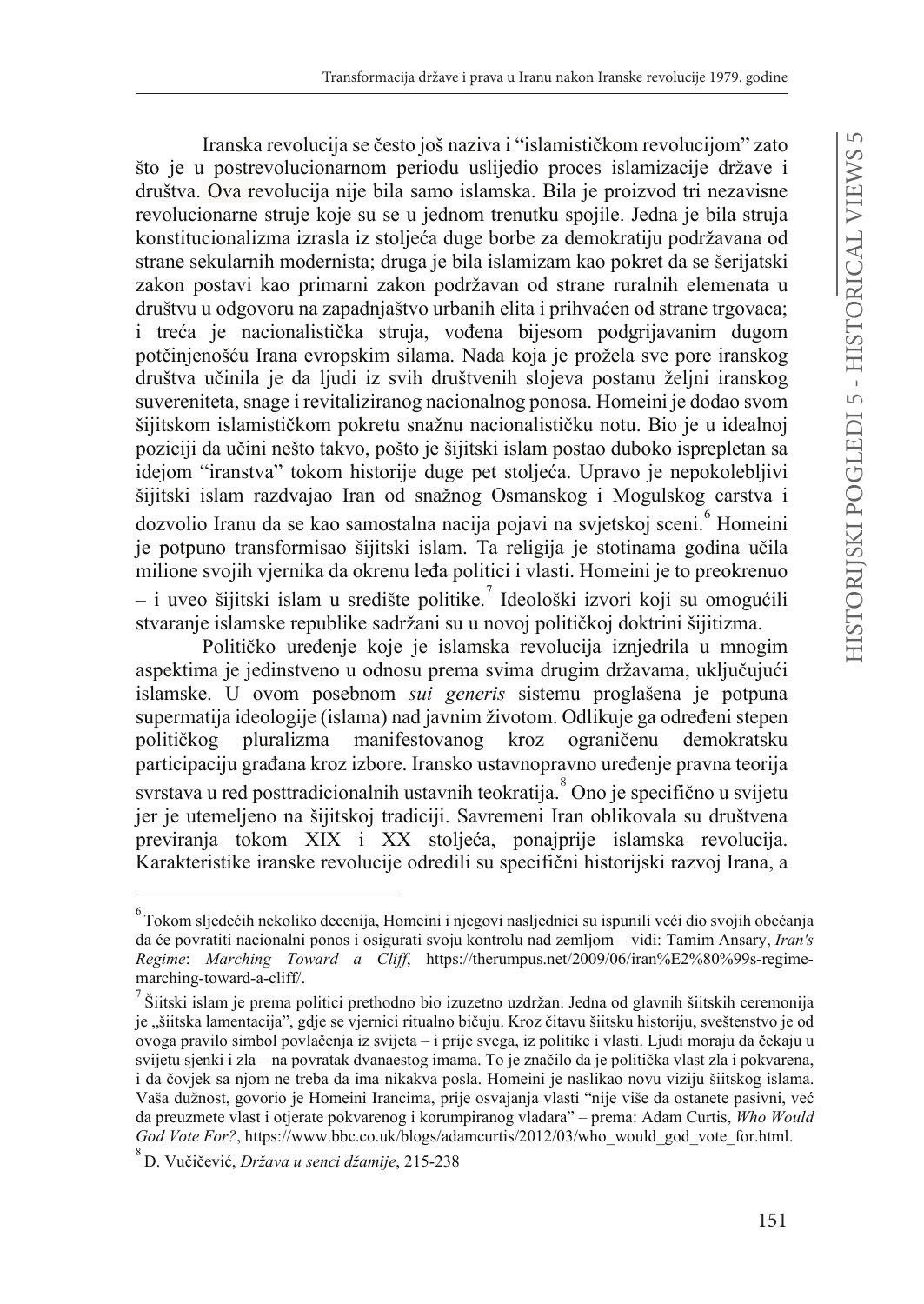posebno događaji od nekoliko decenija prije same revolucije. Godina 1979. u kojoj je srušen režim šaha Reze Pahlavija, smatra se datumom rađanja novog političkog sistema čija je pojava obogatila političku praksu XX stoljeća. U Teheranu je, ubrzo nakon pada Šaha, formiran Revolucionarni tribunal, koji je zamijenio lokalne revolucionarne sudove. Primarni zadatak novih vlasti, nakon zbacivanja Šaha, bilo je formiranje novog ustava koji bi zamijenio postojeći iz 1906. godine. Iran je institucionalizirao islam i interpretirao pojedina islamska načela u političke svrhe uređenja svakodnevnog života građana. Homeini je želio ustavnu i centraliziranu državu vođenu islamskim pravom. Težio je da što doslovnije primjeni u praksi ideje šijitskih teoretičara. Sociološko-teološki koncept velājat-e fakih čini sam temelj ideje Islamske Republike kao političkog imamata, koji je od početka revolucija bio nositelj vizije budućeg uređenja države. U Iranu je u martu 1979. održan referendum s pitaniem trebali li velājate fakih postati iranskim ustavom - 98,2% izašlih glasalo je potvrdno za prvu islamsku republiku u svijetu. Time je stvorena Islamska Republika Iran. Homeini se smatra njenim osnivačem. Nakon referenduma započet je proces islamizacije zemlie čime su načela islama instrumentalizirana u političke svrhe s ciliem uređenja svakodnevnog života građana shodno vjerskoj tradiciji. Referendum je bio dobar temelj za izbore održane u avgustu 1979. na kojima su birani predstavnici za Majles-e Khebregan (Vijeće stručniaka). Izabrani predstavnici su odmah prionuli na izradu novog islamskog ustava. Samim činom donošenja ustava (1979.) učinjen je korak ka osavremenjavanju političkog sistema države. Već sam čin donošenja ovog ustava predstavlja korak naprijed u odnosu na tradicionalnu islamsku teokratiju. Prema islamskom učenju sam Kur'an je izvor prava i zakon, pa nikakav ustav nije potreban.<sup>10</sup> U njemu stoji da je zadatak države da garantira "političke i društvene slobode u okvirima i granicama koje određuje zakon". Ovaj ustav u sebi sadrži polazne osnove koje određuju položaj čovjeka i građanina. One su dalje razrađene u ostalim zakonima i političkim

Kroz njega se provlači gotovo sve što je bitno za uspješno mobiliziranje onih kojima je taj koncept poznat: od obećanja socijalne pravednosti i uključenosti svih, pa i najnižih slojeva društva, do pouzdanja u očinsku figuru vođe na čelu države čiji se autoritet ne temelji na sili nego na brizi – vidi: Vedran Obućina, Politički sustav Islamske Republike Iran, Fakultet političkih znanosti, Sveučilište u Zagrebu, Zagreb 2017, 84-98. (dalje: V. Obućina, Politički sustav Islamske Republike Iran).

Ustav Islamske Republike Iran, https://hr.irancultura.it/Iran/Ustav-Iran. Već iz drugog principa Ustava, koji kaže "Islamska Republika je sistem koji počiva na vjeri u Jedinoga Boga, u njegov isključivi suverenitet, u njegov komandni položaj i na obavezu potčinjavanja njegovom poretku", može da se zaključi kakav je položaj ljudi. Prema navedenom tekstu Ustava ljudska prava mogu bili izvedena isključivo iz propisa koji se smatraju Božjima. Svaka promjena propisa koji se smatraju Božjima, bila bi ravna uzdizanju njegovog inicijatora na pijadestal zakonodavca, što je prema islamskom Ustavu isključivo pravo Boga – vidi: Miroljub Jevtić, Politički sistem Irana i prava čovjeka, Politička misao, br. 4. Fakultet političkih znanosti, Zagreb 1990, 85-86. (dalje: M. Jevtić, Politički sistem Irana i prava čovjeka).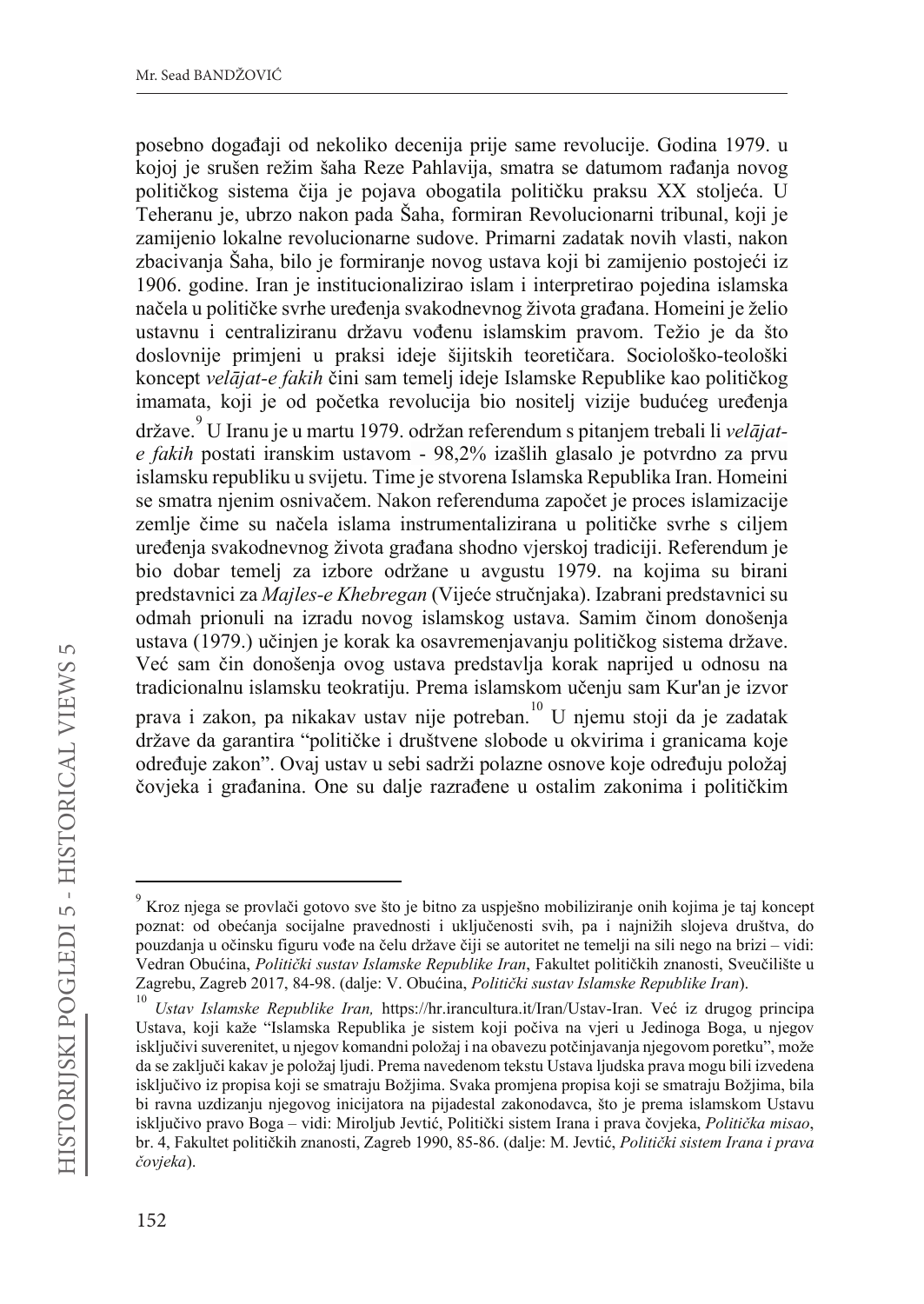dokumentima. Prema Ustavu svaka sloboda je zagarantirana ako nije protivna šerijatskom pravu i normama koje ono propisuje.<sup>11</sup>

Islamski koncept suverenosti, od svojih Kur'anskih početaka do danas, pretrpio je izvjesne modifikacije. Islamski učenjaci se slažu da suverenitet i cjelokupna vlast pripada Allahu. Iz ovakve postavke se da zaključiti da je jedini i stvarni zakonodavac Bog, dok su zemaljski vladari samo marginalne figure u vršeniu vlasti.<sup>12</sup> Ustavna praksa i koncept narodnog suvereniteta islamskog svijeta se, u mnogim slučajevima, bitno razlikuje od evropskog shvatanja pomenutih principa. Osnova tih razlika jeste uvijek prisutno priznavanje suprematije islama, makar "samo" kao državne vjere, što za sobom povlači moguće zahtjeve za bespogovornim poštovanjem Kur'anskih normi, čime se zapravo stvara jedno "vrzino kolo". Taj začarani krug možda najbolje oslikava Homeinijeva teza o islamskoj državi kao političkom predstavništvu, stvorenom na osnovu narodne volje, radi sprovođenja Božijih zakona.<sup>13</sup> Homeini je, uz pomoć Skupštine stručnjaka, koja je imala funkciju ustavotvorne skupštine i koja je vremenom postala jedna od najvažnijih institucija islamske republike, u Ustav ugradio članke 107-110. koji su instituciji vrhovnog vođe, odnosno njemu, davali velike izvršne ovlasti. Uvodni članci Ustava davali su Homeiniju titule poput Vrhovnog vođe (rahbar), Vrhovnog pravnika (Faqih), Vođe revolucije i što je najvažnije Imama islamske umme (zajednice), što je bilo prvi put u šijitskom islamu da živa osoba dobije ovakvu titulu. Revolucija i revolucionarno nasilje, a pogotovo rat s Irakom, uveliko su uticali na iransku ekonomiju i usporili daljnji razvoj države.<sup>14</sup> Homeini je 15. decembra 1982. objavio dekret kojim je

<sup>&</sup>lt;sup>11</sup> Ta činienica iasno dolazi do izražaja u članovima XII i XIII Ustava, gdje se govori o slobodi vieroispovijedanja. Prema članu XIII jedine dozvoljene nemuslimanske religije su: zaratustrijanska. jevrejska i hrišćanska. Sva ostala vjerska učenja su zabranjena samim tekstom Ustava. Odnos prema muslimanima reguliran je čl. XIV, gdje stoji da "muslimani moraju da djeluju prema nemuslimanimau duhu svetog morala, pravde i islamske pravičnosti, te da respektiraju njihova ljudska prava" – prema: M. Jevtić, Politički sistem Irana i prava čovjeka, 86.

<sup>&</sup>lt;sup>12</sup> D. Vučičević, Država u senci džamije, 216-217

<sup>&</sup>lt;sup>13</sup> Vladimir Aizenhamer, Na razmeđu kompatibilnosti i nekompatibilnosti - islam i demokratija, Godišnjak Fakulteta političkih nauka u Beogradu, br. 6, Beograd 2011, 288.

<sup>&</sup>lt;sup>14</sup> U preambuli Ustava je istaknuta posvećenost vjeri u jednog Boga, božanskoj pravdi, Kur'anu, Sudnjem danu, poslaniku Muhamedu, dvanaestorici imama i velavat-e faqih-u. Zajedno su bile ukomponovane božanske odredbe i ljudska prava. Istaknuto je i odlučno protivljenje svakom obliku autoritarizma, kolonijalizma i imperijalizma. Homeini je proglašen za doživotnog Vrhovnog vođu, a određeno je da će nakon njegove smrti, novog lidera odabrati Vijeće stručnjaka. Dokument ustava sadrži 175 članova, a još 40 amandmana je dodato nakon smrti Homeinija (1989). Ustavom je navedeno da vrhovni vođa odgovara pred zakonom Islamske Republike kao i svi ostali građani Irana. U Ustav su uvedeni i mnogi demokratski principi. Opšte biračko tijelo, uključujući i žene, tajno i direktno je biralo predsjednika, članove parlamenta (Majles), provincijske i lokalne namjesnike kao i zastupnike u Vijeću stručnjaka. Predsjednik se bira svake četiri godine uz maksimalno dva mandata, predsjedava svojim kabinetom, postavlja ministre, ambasadore, guvernere i direktore glavnih državnih firmi. On je odgovoran za godišnji budžet te sprovođenje unutrašnje i vanjske politike. Ustavom je svim stanovnicima, bez obzira na rasu, etnicitet, porijeklo, pol i vjerozakon, zagrantirano osnovno ljudsko i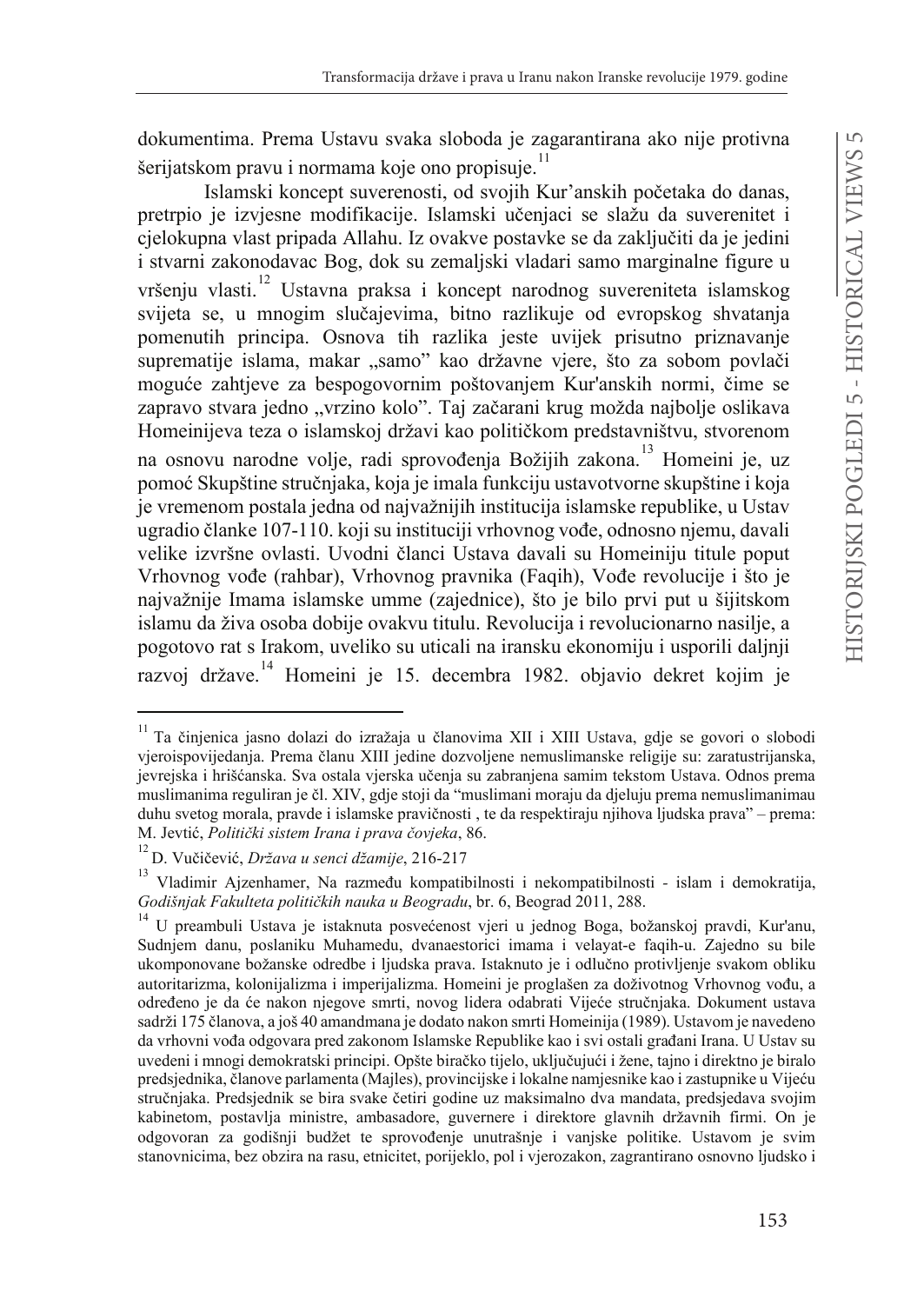garantirao svim građanima sigurnost od proizvolinog hapšenia i oduzimania imovine, te obećao uspostavu reda i zakona. Ovaj dekret je bio pozdravljen od većine stanovništva, zamorene od stalne nesigurnosti i revolucionarnog terora.<sup>15</sup> Ključ za razumijevanje modernog Irana nalazi se u šijitskoj tradiciji imamata. Za šijite je imamat jedini ispravni oblik političkog uređenja islamske zajednice. Iranska "stvarnost" je pokušaj sinteze političkih koncepata i vrijednosti Istoka i Zapada. Politički sistem ove države zasnovan je na političkoj i pravnoj sintezi teokratskih i demokratskih elemenata, podrazumijeva zamršeni splet više vladajućih tijela. Prema iranskom Ustavu iz 1979. i amandmanskim izmjenama iz 1989. suverenitet u državi pripada Bogu. To je izraženo kao "Bog je jedan" i "Nema Boga osim Allaha". Drugi izvor vlasti u državi pripada Instituciji vrhovnog lidera i tijelima islamskog vodstva koji ustavni legitimitet zasnivaju na političkom konceptu imamata, što je pokazano u Preambuli Ustava. Islamska vladavina je usko povezana s konceptom velājat-e fakih. Iz interpretacije šijitske teološke misli putem idžtihada izvedeni su osnovni principi vladavine i nužni uslovi za obavljanje vlasti.<sup>16</sup>

Islamska Republika Iran je kao moderna država utemeljena na načelima šijitizma kao jedne od dvije temeljne denominacije unutar islama.<sup>17</sup> Načelo velājat-e fakih, kao ustavni poredak Islamske Republike Iran, zagovara ideju da samo pravnik koji poznaje sveto pravo može voditi naciju saglasno islamskoj tradiciji. Njegova je zadaća zakonima i odredbama usmjeravati postupke pojedinaca u življenju dobra te izbjegavanju, tj. zabranjivanju zla kao važnom elementu političke kulture Irana. Na državnoj hijerarhijskoj ljestvici ove države

građansko pravo na slobodu, pravo na slobodno izražavanje, štampu, civilno ograniziranje, te prava na pisanje peticija i demonstriranje. Svi stanovnici su jednaki pred zakonom, imaju pravo na žalbu i nepristrasno suđenje, a bilo koji oblik nasumičnog hapšenja, mučenja, policijskog nadgledanja ili prisluškivanja je isključen i nedozvoljen. Svi optuženi su uživali Habeas corpus, a zakonom je definirano da je svako nevin dok se ne dokaže bez svake sumnje njegova krivica. Ustav je i obavezao vlast da sve čini kako bi omogućila građanima pogodnosti poput penzije, naknade za nezaposlene, invalidnine, mogućnosti pristojnog stanovanja, medicinske njege te besplatnog osnovnog i srednjeg obrazovanja – opšir. Ervand Abrahamian, A History of Modern Iran, Cambridge University Press, Cambridge 2008, 167-168.

<sup>&</sup>lt;sup>15</sup> Bruno Brakus, Iranska revolucija, *Rastra*, br. 7, Zadar 2016, 189-190.

<sup>&</sup>lt;sup>16</sup> Jasna Bakšić-Muftić, Mapa institucionalne moći u Islamskoj Republici Iran, Godišnjak Pravnog fakulteta u Sarajevu, LIX, Sarajevo 2016, 170-171. (dalje: J. Bakšić-Muftić, Mapa institucionalne moći u Islamskoj Republici Iran).

Iran nakon Islamske revolucije "pokušava... arabizirati jezik i povijest Irana, te se u središte pozornosti stavljaju islamske tradicije i šijitsko sjećanje na mučeništvo. Takva je politika dio takozvane Kulturne revolucije (Engelāb-e farhangi), koja se počela provoditi netom nakon Islamske revolucije, a koja je danas, u svom izmijenjenom obliku, stožerna politika Ministarstva kulture i islamskih pitanja, jednog od najmoćnijih ministarstava iranske vlade. Osim što ovo ministarstvo ima vlastiti diplomatski zbor, koji čini brojne kulturne centre Islamske Republike Iran u svijetu, ono je i jedino ministarstvo vlade koje se brine o očuvanju i napretku državne ideologije. Zbog toga često dolazi u sukob s teokratskim vijećima" - vidi: V. Obućina, Politički sustav Islamske Republike Iran, 121.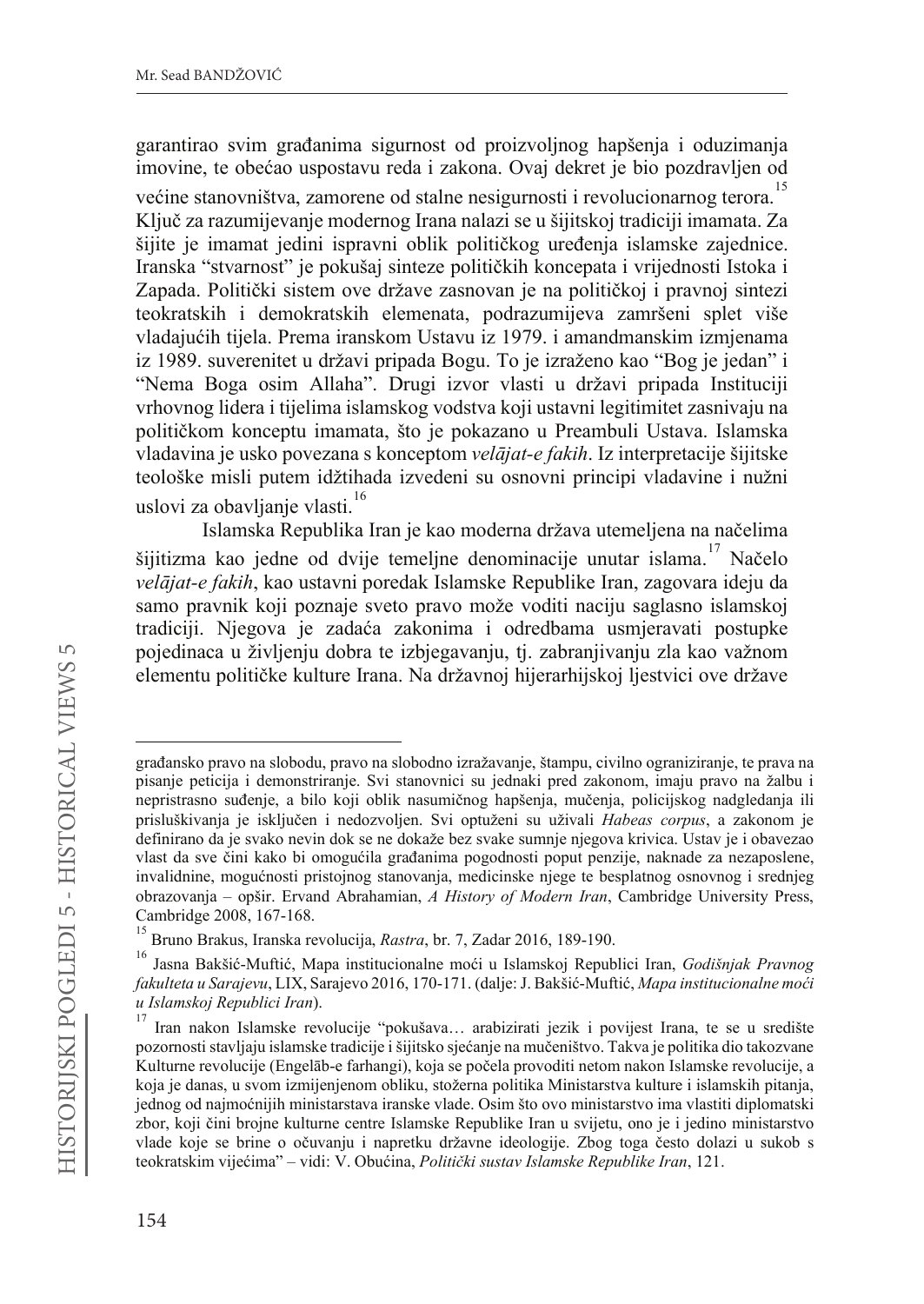najvišu političku vlast uživa sveštenstvo.<sup>18</sup> Duhovno vodstvo, participativna demokratija i društvena pravda tri su trajne karakteristike savremene Islamske Republike Iran. Njen institucionalno - politički sistem se dijeli na duhovnički i republikanski. Koncilijarna vlast sastoji se od vrhovnog vođe na čelu te Vijeća čuvara (*Shora-ye Negahban-e Qanun-e assassi*), Vijeća stručnjaka (*Majles-e Khobragan Rahbari*) i Vijeća za prosudbu. Zadaća ovih vijeća je nadzor aktivnosti svih razina vlasti u svrhu očuvanja jedinstva, suverenosti i integriteta iranskog političkog sistema. Koncilijarna vlast nadgleda i savjetuje republikanski dio vlasti, tj. njezin zakonodavni, izvršni i sudski aspekt. Uz koncilijarnu vlast postoji i republikanska koja donosi zakone i političke odluke u skladu s vjerskim učenjem i pod nadzorom teokratskih političkih institucija. Predsjednik Republike ujedno je predsjednik Vlade, te je on, nakon vrhovnog vođe, druga politička institucija po važnosti. Vlada donosi prijedloge zakona i upravne odredbe, dok Madžles, tj. islamska savjetodavna skupština, ima funkciju državnog parlamenta. Nadalje, sudstvo je utemeljeno na tradiciji islama i kontrolira ga ulema. Zakoni i sudske odluke moraju biti zasnovani na načelima Kur'ana, te je za njihovo pravilno tumačenje potrebno razumijevanje vjerskih principa. <sup>19</sup> Zakonodavnu vlast ima jednodomna Islamska savjetodavna skupština *(Medžlis-e Šura-je Eslami*), s 290 zastupnika, koje neposredno biraju građani za mandat od četiri godine. Prema ustavu iz 1979. Medžlis propisuje zakone o svim općim pitanjima uz obavezu njihovog redovnog tumačenja ne isključujući time pravo sudija da propise tumače shodno svojim shvatanjima pravde. Pored legislativne skupštini pripadaju i drugi poslovi: davanje saglasnosti na promjenu državnih granica i teritorija, proglašenja ratnog stanja, davanja odobrenja za domaće i inostrane zajmove i prenosu posjeda nad državnom imovinom na druga lica. Medžlis je dužan poštivati načelo božanske vlasti. Ono propisuje da je zabranjeno donositi zakone koji su u koliziji bilo sa ustavom ili propisima službene vjere u zemlji. Ocienu usklađenosti propisa sa islamskim učenijma daje Starateljsko vijeće, a ograničenja se mogu po važnosti klasificirati u tri stepena: islamsko ustavno pravo, međunarodno i privatno pravo. Navedeno ograničenje se primjenjuje na građanske, krivične, finansijske, privredne, administrativne, kulturne, vojne, političke i druge zakone. Pomenutu kontrolu zakona vrši dvanaestočlano Starateljsko vijeće sa ovlaštenjem da bilo koji zakon može proglasiti nevažećim ako on krši Ustav ili islamsku doktrinu. U odnosu na predrevolucionarno uređenje iranski parlament u prethodnom ustavnom kapacitetu je imao velike ovlasti bez mogućnosti obaranja propisa ili ulaganja veta.<sup>20</sup> Najviši je pravosudni organ Visoko vijeće. Sudsku vlast vrše Vrhovni sud, vojni sudovi i sudovi za

<sup>&</sup>lt;sup>18</sup> Vladimir Ajzenhamer, Politički eksperiment koji traje: politički sistem Islamske Republike Iran, *Azijske sveske*, br. 1, Beograd 2012.

<sup>&</sup>lt;sup>19</sup> V. Obućina, *Politički sustav Islamske Republike Iran*, 98-102.

<sup>20</sup> Sayed Hassan Amin, *Pravni sistemi Srednjeg istoka*, El Kalem, Sarajevo 1998, 133-134. (dalje: S. Hassan Amin, *Pravni sistemi Srednjeg istoka*).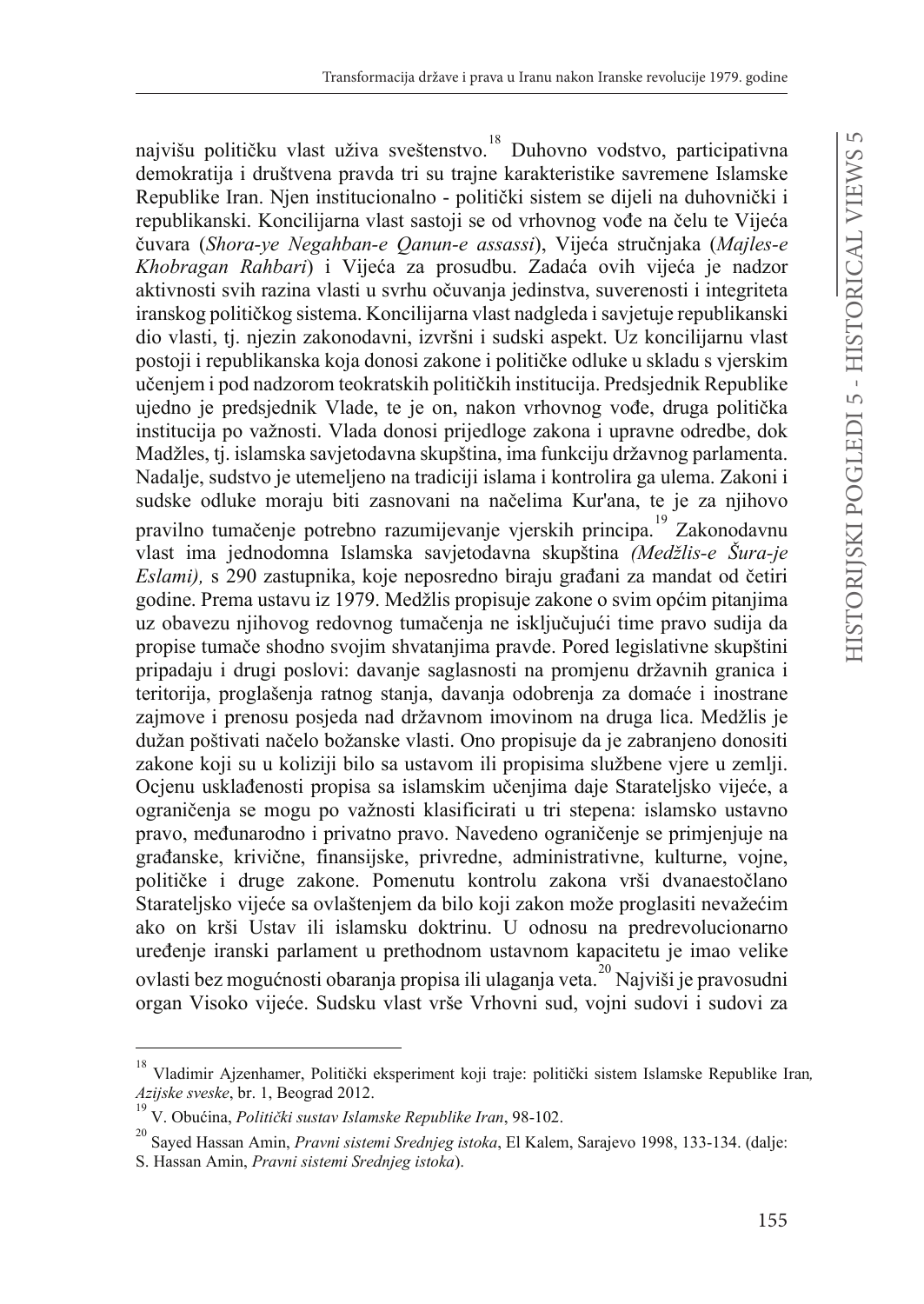upravne sporove. Pravosuđe je zasnovano na šariji. Vrhovni vođa postavlja šefa pravosuđa, koji, pak, imenuje članove Vrhovnog suda i glavnog tužioca. Sudovi su udvostručeni revolucionarnim sudovima. Šahov režim je odbijao primjenu šerijatskih propisa i tek sa islamskom revolucijom oni zauzimaju mjesto u pravosudnom sistemu Irana. Krivični Zakonik donijet je nakon islamske revolucije. Nije, pak, riječi o novom pravnom aktu, već jednostavno, gotovo u cjelosti prepisanoj knjizi iz XIV stoljeća, koja je poznata pod imenom Chare-olislam Mohaghegh. Krivični zakon ima više dijelova. Prema islamskom pravu za svako ubistvo mora se, pored kazne, platiti cijena prolivene krvi. Zakon kojim se regulira cijena krvi integralni je dio Krivičnog zakonika nazvan Dijat. Dijelom Krivičnog zakonika o pravu na osvetu, dozvoljava se oštećenoj osobi ili njegovim nasljednicima da lično izvrše osvetu prema principu "oko za oko, zub za zub". Prema dijelu koji se zove *tazir* i odnosi se na kaznu nedefiniranu šerijatom i ovisnu od sudije, za ženu koja ne nosi islamski "ispravnu odjeću" propisano je 74 udarca bičem. Neravnopravnost žene regulirana je i ostalim članovima Zakona, u kojima se određuje način vođenja sudskog postupka. Članovima 33, 91, 92 utvrđeno je da svjedočenje jednog muškarca vrijedi kao svjedočenje dvije žene.<sup>21</sup>

Iran ima teokratske sastavnice, ali je ova država daleko od monarhijskoteološke diktature Saudijske Arabije ili apsolutne teokratije kao što je Vatikan. Riječ je o veoma složenom sistemu u kome ne postoji monolitno jednovlašće. Kompleksna mreža međusobnih uticaja i kombinacija postavljenih i izbornih organa, legitimiranih Božjim pravom i voljom naroda pokazuje kako ustavni politički sistem Irana posjeduje potencijal za jačanje i autokratskih i demokratskih elemenata, kao i mogućnosti uključivanja transformacionih procesa u postojeći ustavni okvir.<sup>22</sup> Azar Nafisi, poznata iranska književnica, kazala je da se revolucija u Iranu "razlikovala od ostalih totalitarnih revolucija u dvadesetom stolieću po tome što se dogodila u ime prošlosti: u tome je bila i njezina snaga i njezina slabost".

#### Postrevolucionarna transformacija iranskog prava

Nigdje posljedice ove revolucije nisu bile toliko izražene kao što je to u oblasti prava. Iranski ustav iz 1906. zamijenjen je novim koji je donešen 1979. godine. Kroz ustav su provučena učenja šijitske provenijencije. Propisana je uspostava posebnog Sudskog vijeća zaduženog za reviziju postojećeg prava. Vijeće je tako izvršilo promjene predrevolucionarnih zakonika (građanskog, krivičnog i trgovačkog). Ovako revidirani zakoni nazivali su se "prijelaznim pravom". Najviše izmjena pretrpjelo je krivično pravo. Amandmani na Krivični

<sup>&</sup>lt;sup>21</sup> M. Jevtić, Politički sistem Irana i prava čovjeka, 88-90.

 $^{22}$  J. Bakšić-Muftić. *Mapa institucionalne moći u Islamskoj Republici Iran*, 169.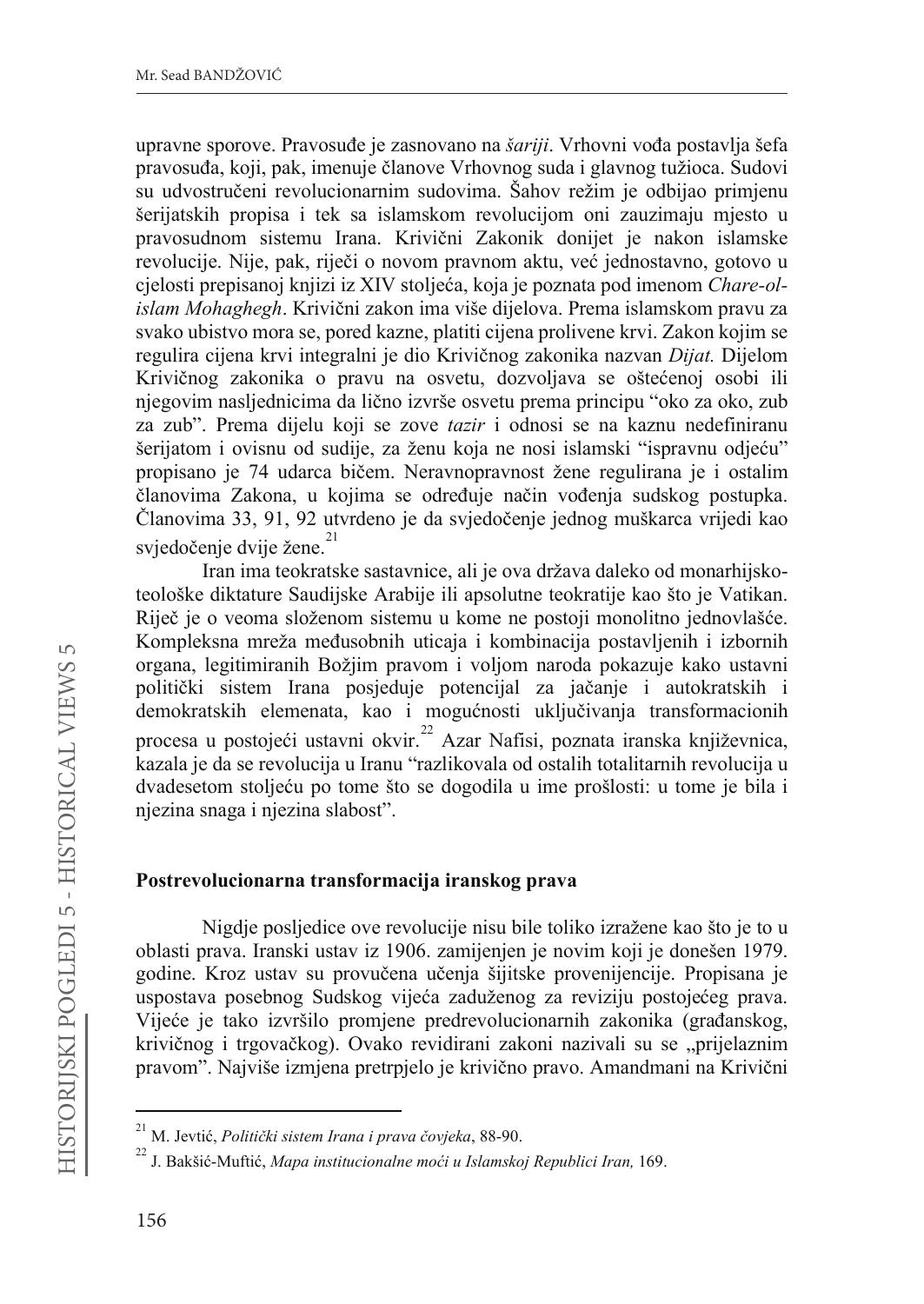zakon su bile takve prirode da je došlo do korienitih promiena u pravnom sistemu.<sup>23</sup> Ustavom iz 1979. svi svietovni zakoni koji proturječe islamskim normama proglašeni su ništavnim i stavljeni van snage. Vrhovno sudsko vijeće je ubrzo naredilo svim sudovima da primieniuju fetve aitolaha Homeinija u svojstvu prelaznih riešenia do donošenia novih propisa. Njegove fetve su uživale svojstvo jednog od brojnih izvora prava. Početkom aprila 1981. Savjet čuvara ustava naredio je predsjedniku Vrhovnog sudskog vijeća ajatolahu Abdulkarimu Musaviju Ardabiliju da sve predrevolucionarne zakone proslijedi Starateljskom vijeću na razmatranje. Sudovi su instruisani da, u slučajevima pravne nesigurnosti, primjenjuju rješenja ajatolaha Homeinija predočena u njegovoj knjizi Objašnjenje problema. Predrevolucionarno iransko zakonodavstvo bilo je kodifikovane prirode po uzoru na tadašnju zapadnu pravnu tradiciju. Četiri temelina zakonika su bila *Građanski* (donesen od 1927. do 1935), *Kazneni* (1939), Trgovački (1932-1969) i Zakonik o građanskom postupku (1939). Kako su ovi propisi, shodno prethodno predstavljenim ustavnim rješenjima, stavljena u niži položaj u odnosu na šerijatsko pravo počeli su se pojavljivati prvi problemi u praksi. Naime, šerijatsko pravo nije kodifikovano, a o brojnim pitanjima i pravnim problemima nema jasan stav zbog čega su vjerski učenjaci nailazili na teškoće u rješavanju određenih vrsta pravnih sporova. Tipičan primjer se može pronaći u građanskom pravu, preciznije institutu vremenske zastare. Prema Zakoniku o građanskom postupku bilo je određeno da se sve rasprave koje se ne okončaju u propisanom roku trebaju eleminisati iz postupka dok šerijat, koji ne poznaje ovakav princip, smatra da se ovo načelo treba primjenjivati u praksi, budući da se ono može izvesti iz drugih islamskih postulata. Drugi primjer nalazimo u primjeni kamate (riba). Tu su stavovi vjerskih učenjaka izuzetno podijeljeni između onih koji apsolutno zabranjuju bilo kakvu primjenu kamate dok ostali nalažu da se ona može koristiti kao jedna vrsta kompenzacije za inflaciiu.<sup>24</sup>

Od svih pravnih grana najvažnijom se svakako smatra krivično pravo, kao garant društvene stabilnosti i sigurnosti. Ono je u velikoj mjeri oblikovano shvatanjima i vrijednostima društva koje štiti i podložno je promjenama u ovisnosti od političkih, socijalnih i drugih kretanja. Prvi iranski Krivični zakonik izradio je francuski pravnik Adolph Pierny, a nacrt je podnesen parlamentu na usvajanje 1912. godine. Bio je to moderan propis koji je u cjelosti sekularizirao krivično pravo napustivši vjersku koncepciju krivičnog prava. Islamska doktrina u ovoj oblasti konačno je napuštena donošenjem novog Krivičnog zakona 1926. godine. Propis je mijenjan nekoliko puta da bi nakon revolucije ukinut vrativši islamski krivični sistem.<sup>25</sup> Za vrijeme i nakon revolucije osnovano je revolucionarno sudstvo koje je vodilo sudske postupke protiv "neprijatelja

<sup>&</sup>lt;sup>23</sup> S. Hassan Amin, Pravni sistemi Srednjeg istoka, 74.

 $^{24}$  Isto, 75-76.

 $^{25}$  Isto, 129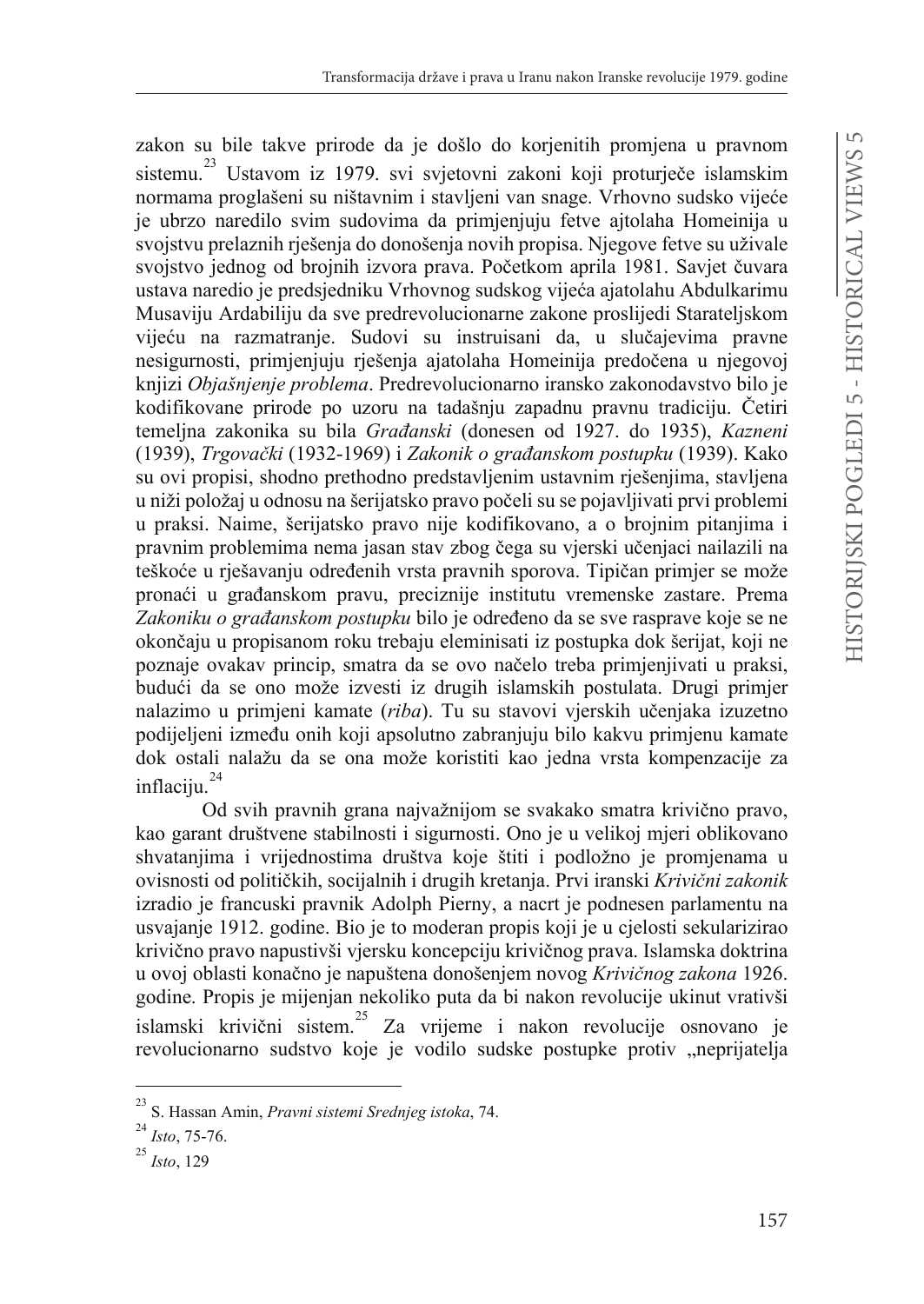revolucije". U ovim postupcima gdie su sudije primienijvale svoje tumačenje revolucionarnog prava usmrćeno je stotine osoba prijekim smrtnim kaznama. Sva imovina optuženih lica je kasnije u presudama oduzimana u korist države. Šerijatska učenja su najviše primjene našla u oblasti krivičnih sankcija u koje su nakon 1979. ušla smrtna kazna, kamenovanie do smrti, odsijecanie ruku i šibanie. Krivično pravo je postalo još brutalnije donošenjem Odluke iranskog parlamenta o uvođenju prava na odmazdu (kisas) 1982. godine. Time je vraćen stari talionski princip "oko za oko, zub za zub". Prema ovoj odluci za homoseksualnost je propisano obavezno izricanie smrtne kazne. Elementi koji se pritom moraju ispuniti su dobrovoljni pristanak na takav čin i punoljetnost obojice počinitelja. Ova rješenja su u suprotnosti sa zapadnoevropskim sistemima po kojem svojstva punoljetstva, dobrovoljnog pristanka i tajnosti isključuju krivičnu odgovornost. Članom 151 Krivičnog zakona propisana je kazna sa 100 udaraca bičem za homoseksualni čin bez spolnog općenja, dok se za slučajeve u kojima je jedan od optuženih nemusliman toj osobi izricala smrtna kazna. Lezbijstvo se kažnjava sa 100 udaraca bičem. Kada se ovo krivično pravo poredi sa onim prije revolucije uočavaju se znatne promjene. Predrevolucionarnim Krivičnim zakonikom je bila isključena svaka mogućnost gonjenja osoba za vanbračne seksualne odnose sa muškarcima ili ženama ukoliko oštećena strana nije tražila gonjenje, a tužba je mogla biti odbačena ako je žrtva tražila da se ona povuče.<sup>26</sup>  $\overline{1}$ postrevolucionarnom periodu, u drugim oblastima prava, npr. porodičnom pravu, načinjene su krupne promjene. Dozvoljeno je sklapanje tzv. "privremenih" brakova na ograničen vremenski period što omogućava muškarcu da oženi veći broj žena. Prema važećim propisima muškarac može imati najviše četiri žene a broj privremenih supruga se mijenja po njegovoj želji. Minimalna starosna dob za stupanje u brak je spuštena na 15 godina za mladiće, a 13 za žene. Ženi je ukinuto pravo na razvod od muža u slučaju njegovog nerazumnog ponašanja, što joj je bilo predviđeno po posebnoj Odluci iz 1967. godine. Samo suprug raspolaže sa pravom na razvod u bilo kojem trenutku dok ženi ono pripada ukoliko joj je to izričito omogućio muž prilikom sklapanja braka, ali samo u posebnim situacijama. Revolucija je uvela metež i neravnotežu u svim porama pravnog i društvenog života. Kako su svi predrevolucionarni zakoni ukinuti posebnom Naredbom Vrhovnog sudskog vijeća od 23. avgusta 1982. sudijama je naređeno da pri rješavanju sporova koriste neposredne autoritativne islamske tekstove ili izvore na kojima će bazirati svoje presude. Sudijama je ovom Naredbom nametnuta obaveza obraćanja Savjetu čuvara Ustava ukoliko ne mogu sa sigurnošću utvrditi da li je neki propis u skladu sa šerijatom ili ne. Ukoliko sudija ne zna koji zakon treba primijeniti mora se obratiti Uredu ajatolaha Homeinija za dalje upute. Država je, pored prava, svoje djelovanje pojačala i na tržištu. U junu i julu 1979. nacionalizirane su sve privatne banke i velika industrijska postrojenja. Na novoosnovanu Organizaciju za potlačene (Bonyad

 $^{26}$  Isto, 76-77.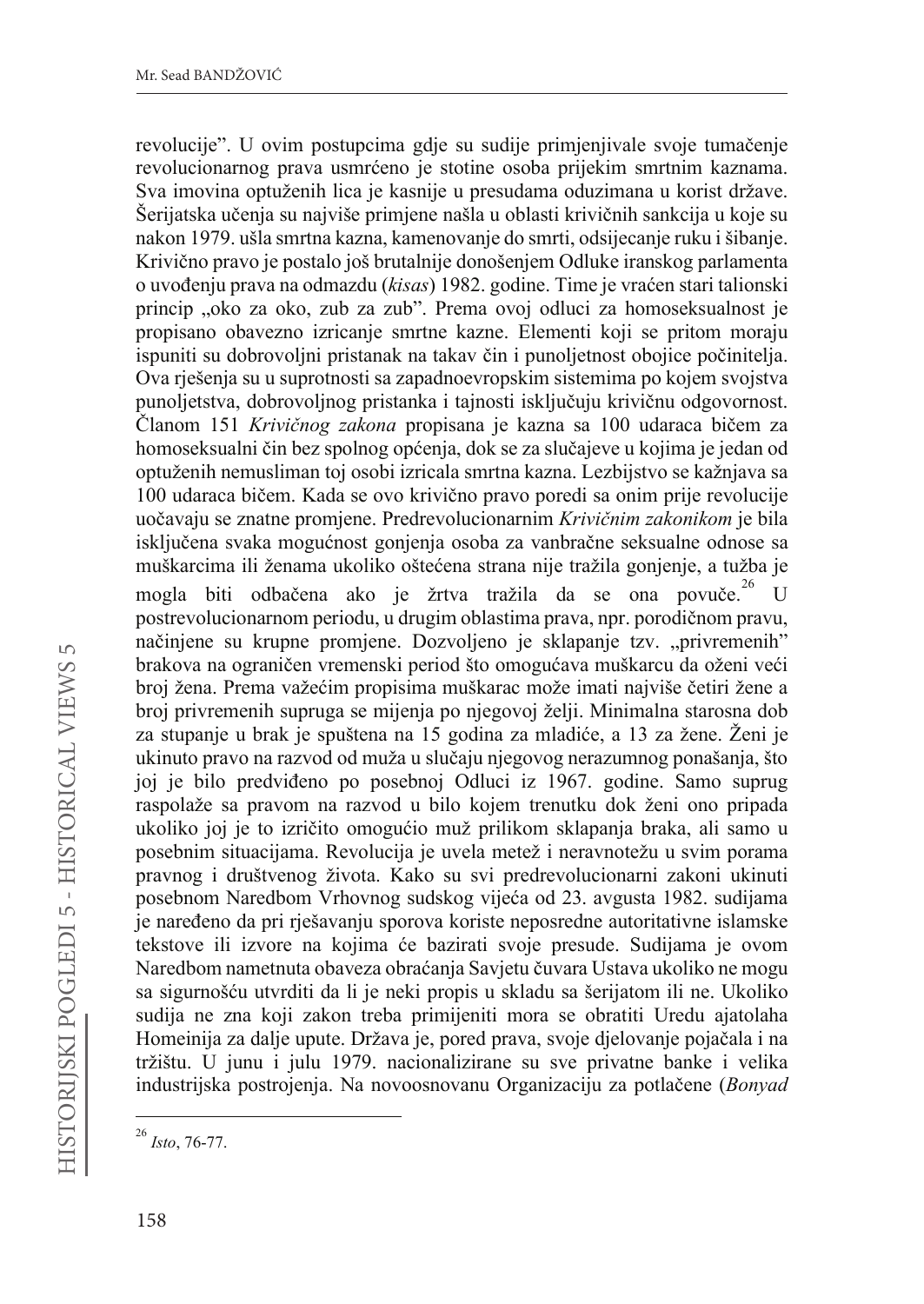Mustazin) preneseno je vlasničko pravo nad stotinama privrednih društava. Možda najviše nesigurnosti u svakodnevnom pravnom prometu uzrokovano je ukidanjem prava na žalbu u sudskim postupcima. Ustavom iz 1908. i Odlukom o načinu primjene pravde iz 1927, svakom građaninu je bilo omogućeno pravo na žalbu pri čemu je osnovan znatan broj apelacionih sudova za građanske. krivične i trgovačke postupke. Svaka pokrajina je imala svoj apelacioni sud. U februaru 1979. Homeini je, u dogovoru sa tadašnjim ministrom pravde Asaddellahom Mobasheriem, tražio ukidanje prava na žalbu s obrazloženjem da se svaki spor mora okončati jednom konačnom i bezuvjetnom odlukom. Stoga je današnjem iranskom pravu žalba, kao široko rasprostranjeno sredstvo zaštite zakonitosti i pravičnosti u sudskom postupku, jedna nepoznanica. Apelacionu nadležnost u Iranu jedino obavlja Kasasioni sud za pojedine krivične nostunke.<sup>27</sup>

#### Politički i međunarodni procesi u Iranu nakon 1979. godine

Nova vlast se po završetku revolucije, uz pomoć Revolucionarne garde i milicija, počela obračunavati sa prozapadnjački i sekularni orijentisanim intelektualcima, političarima i javnim ličnostima. Stotine njih je bilo prisiljeno napustiti zemlju, a antizapadniačko raspoloženie je svoj vrhunac doživjelo 1979. godine zauzimanjem američke ambasade u Teheranu od strane grupe iranskih studenata koji su tražili izručivanje odbjeglog šaha Pahlavija Iranu. U ambasadi se nalazilo ukupno 52 talaca koji su poslije 444 dana oslobođeni 28. januara 1981. Bio je to prvi slučaj napada na strano diplomatsko predstavništvo u nekoj muslimanskoj zemlji, a od tog događaja SAD i Iran nemaju zvaničnih diplomatskih odnosa. Upravo su odnosi sa Sjedinjenim Američkim Državama jedan od osnovnih faktora koji određuju tok iranske vanjske politike. Ti su odnosi već skoro 30 godina izuzetno zategnuti, ali se odvijaju u sferi diskretne diplomatije.<sup>28</sup> Napadu su se protivili pojedini istaknuti iranski političari. Među njima su bili privremeni premijer Mehdi Bazargan i prvi predsjednik Irana Abolhasan Bani - Sadr. Konzervativne snage su obojicu prisilila na ostavke, a Sadr je pobjegao u Francusku.<sup>29</sup> Pored unutrašnjih, brojni izazovi su bili prisutni i na međunarodnom planu. Irački vođa Sadam Husein je u septembru 1980. godine pokrenuo rat protiv Irana, a povod je bio dugogodišnji međugranični spor oko Khuzestana, naftom bogate pokrajine naseljene mahom Arapima. Iranske vojne snage, iako oslabljene, uspjele su pružiti značajan otpor iračakoj vojsci. Za

<sup>27</sup> Isto, 78-79.

<sup>&</sup>lt;sup>28</sup> Deian Jović. Trideset godina nakon revolucije: Iran u središtu svjetske politike, Politička misao, br. 1, Zagreb 2009, 59-87. (dalje: D. Jović, Trideset godina nakon revolucije: Iran u središtu svjetske politike).

Postrevolutionary Chaos, dostupno na https://www.britannica.com/place/Iran/The-Islamicrepublic#ref230080. (Preuzeto: 23.12.2020).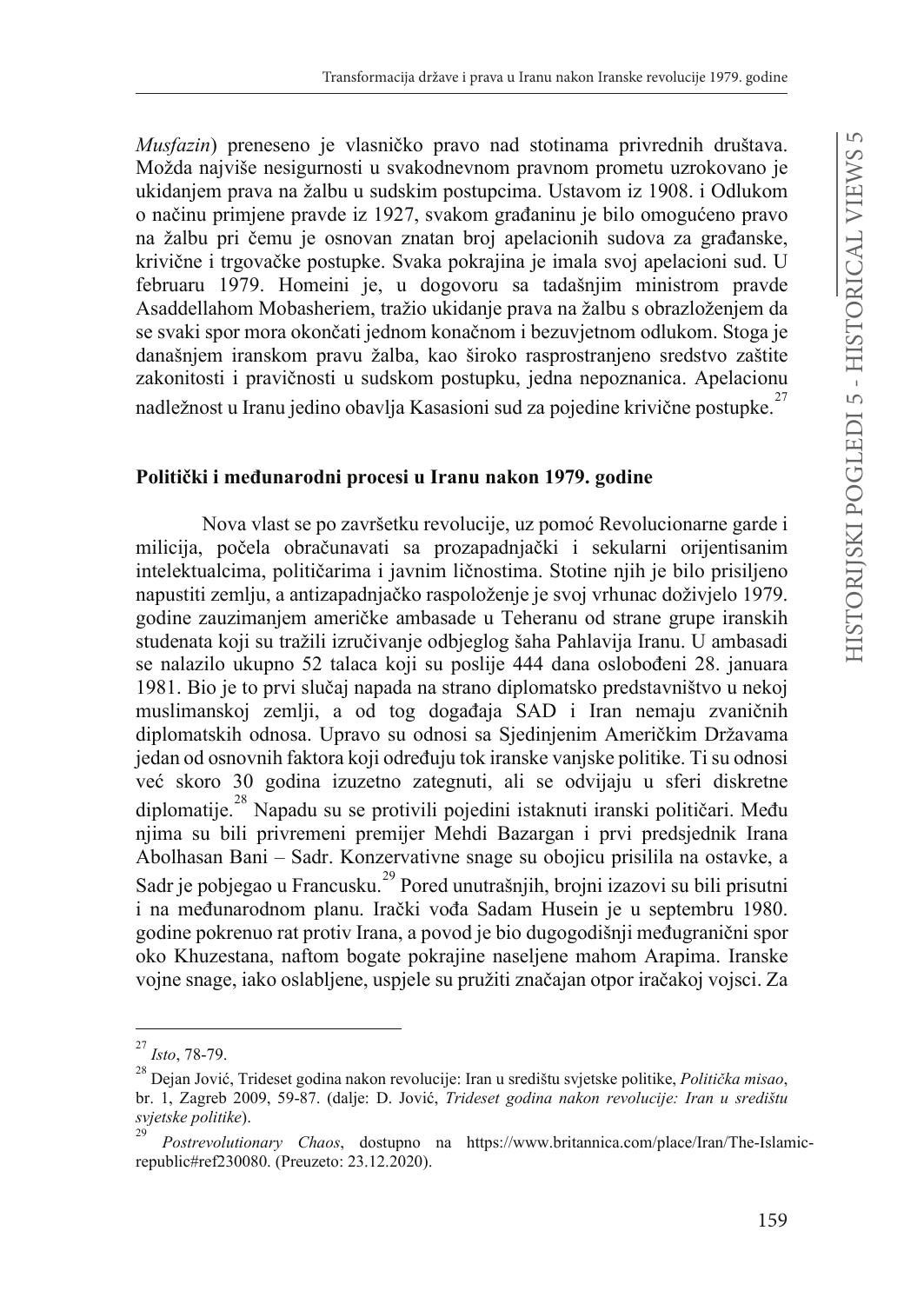vrijeme rata Irak je pružao utočište brojnim neprijateljima nove iranske vlasti, a jedna od njih je *Mojāhedīn-e Khalq* (perzijski: Narodni borci) – militantna organizacija markističko-islamskog učenja. Njeni članovi su tokom osamdesetih izveli niz bombaških i drugih oružanih napada u Iranu usmrtivši brojne vjerske i političke vođe. Među žrtvama su bili novoizabrani predsiednik Mohammad Ali Raja'i premijer Mohammad Javad Bahonar koji su ubijeni u avgustu 1980. godine. Nakon ovih dešavanja Revolucionarna garda započinje sa talasom hapšenja i pogubljenja svih onih koji su dovođeni u vezu sa navedenom organizacijom. Iz zemlje su dolazili izvještaji o proizvoljnim hapšenjima, kršenjima ljudskih prava i slučajevima silovanja zatvorenica koje su prije pogubljenja bile prisiljavane sklapati privremene brakove sa zatvorskim čuvarima. Za vrijeme rata dolazi do napetosti Irana i sa drugim arapskim zemliama, mahom velikih proizvođača nafte u Perzijskom zalivu. Svakodnevni iranski napadi na naftne tankere natjerali su Sjedinjene Američke Države da uvedu posebne patrole i pratnju brodova u Perzijskom zaljevu. Iračko-iranski rat je okončan u avgustu 1988. stupanjem na snagu sporazuma o prekidu vatre. Zaraćene strane su se obavezale vratiti u ratu zauzete teritorije, a procjenjuje se da je poginulo između 400 i 750 hiljada ljudi.<sup>30</sup> Sjedinjene Američke Države su tokom 1995. Iranu nametnule niz sankcija zbog optužbi da tamošnja vlast podržava terorizam i ugrožava tada aktuelni izraelsko-palestinski mirovni proces. Zemlju je 1999. zahvatio val studentskih demonstracija nakon što je zatvoren reformski časopis Salam. Tokom šestodnevnih nemira uhapšeno je blizu 1.000 ljudi. Na parlamentarnim izborima 2002. liberalne snage su po prvi put preuzele većinu u parlamentu, a Iran je istovremeno počeo razvijati svoj nuklearni program što je naišlo na veliko protivljenje Sjedinjenih Američkih Država. Dvije godine kasnije na novim izborima pobjedu su odnijele konzervativne snage. Sam izborni proces bio je praćen nizom nepravilnosti, posebno diskvalificiranjem stotine liberalnih kandidata iz izbornog procesa. Na položaj predsjednika republike 2005. dolazi Mahmud Ahmadinejad, konzervativni političar. Iranske vlasti su počele proizvoditi obogaćeni uranijum u sklopu žestoko osporavanog nuklearnog programa. Stoga su Ujedinjene nacije u nekoliko navrata uvodile ekonomske sankcije Iranu, a rješenje ovog problema postignuto je 2015. potpisivanjem sporazuma između Irana, Njemačke, Francuske, Ujedinjenog Kraljevstva, SAD-a i Evropske unije kojim se Iran obavezao smanjiti svoj nuklearni program te omogućiti nadzor Međunarodne atomske agencije nad nukearnim postrojenjima u zamjenu za ukidanje ekonomskih sankcija. Sporazum se uspješno primjenjivao do 2018. kada je američki predsjednik Donald Trump objavio izlazak SAD-a iz Sporazuma nametnuvši Iranu ponovno sankcije. To je dovelo do sve većeg zaoštravanja u odnosima ovih dviju zemalja, a do najnovije eskalacije je došlo u januaru 2020. ubistvom Qasema Soleimanija - vođe elitnih Quds vojnih jedinica u Iraku koji je stradao tokom američkog vazdušnog

<sup>30</sup> *The Iran-Iraq War (1980–88)*, dostupno na: https://www.britannica.com/place/Iran/The-Islamicrepublic#ref278532 (Preuzeto: 29.12.2020).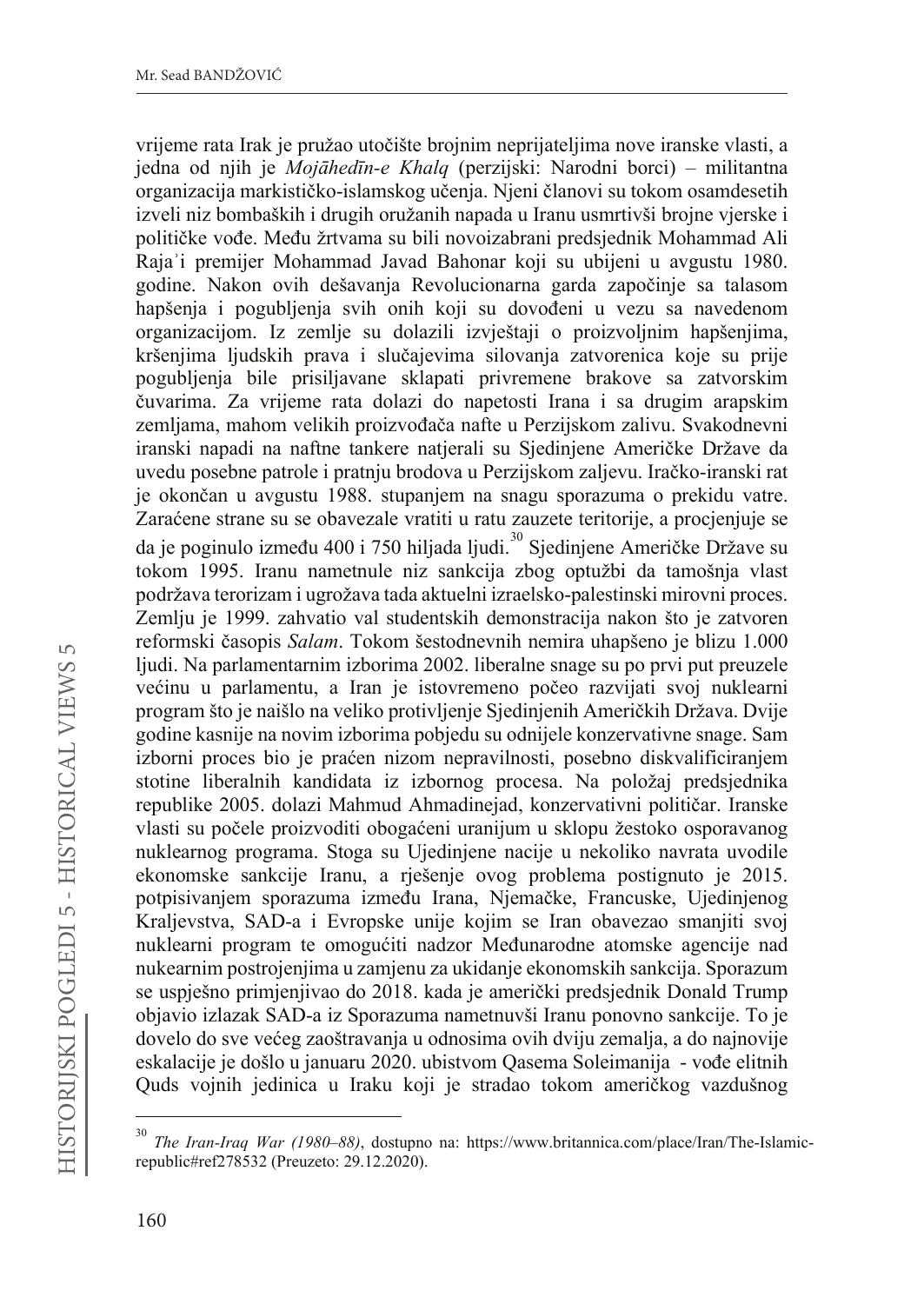napada.<sup>31</sup> Iran je aktivno uključen i u građanskom ratu u Siriji gdje je, prema procjenama Specijalnog predstavnika UN-a Steffana de Misture, uloženo skoro šest milijardi dolara ekonomske i vojne pomoći kao i transfera nafte i ostale robe. U ostalim bliskoistočnim državama: Libanu, Palestini, Afganistanu, Iraku i Jemenu dieluje niz vojnih i paravojnih formacija koje uživaju značajnu vojnu i finansijsku podršku Islamske Republike Iran: Hezbollaha, Hamasa, jemenskih Husi pobunjenika, Palestinskog islamskog džihada i Fronta za oslobođenje Palestine. U susjednom Afganistanu izdvajaju se značajni finansijski iznosi radi ishođenja povolinih odluka po iranske interese. Afganistanski predsjednik Hamid Karzai je 2010. izjavio da je Iran njegovom uredu uplatio 2 miliona dolara da bi osigurao njegovu "dobru volju". Međutim, izvještaji govore da se iranska pomoć Karzaiju od prvobitnih 1-2 miliona dolara mjesečno povećala na jednokratne uplate od po šest miliona dolara.<sup>32</sup> Svoje međunarodno dielovanie Iran također ostvaruje kroz tzv. "alternativne mreže uticaja" kao što su Šangajska organizacija za saradnju i BRIC grupa (Brazil, Rusija, Indija i Kina).<sup>33</sup>

## Zaključak

Svrgavanjem šaha Reze Pahlavija 1979. završeno je iransko carsko doba dugo 2.500 godina. Na njegovim ostacima izgrađena je nova iranska država – Islamska Republika Iran u kojima su principi islama vidljivi i osjetni kroz sveobuhvatnu ustavnu vladavinu. Bio je to rezultat djelovanja različitih političkih struja: konstitucionalne, islamističke i nacionalističke. U takvim uslovima izgrađeno je specifično političko uređenje, jedinstveno u svijetu jer se temelji na šijitskoj pravnoj tradiciji a suveren u takvim sistemima je bog, a ne narod. Nova revolucionarna vlast, prevođena ajatolahom Ruholahom Homeinijem, sprovela je niz reformi u svim porama iranskog društva radi njegovog približavanja islamskim vrijednostima i učenjima kojima je nova vlast težila. To se odrazilo i na pravo i to putem proglašavanja predrevolucionarnih zakonika kao ništavnih, te primjene šerijata kao jedinog i ispravnog prava. S obzirom da šerijat, za razliku od prijašnjih svjetovnih zakonika, nije kodifikovan niti podložan čestim izmjenama pojavio se niz pravnih problema na koje se nije mogao pružiti adekvatan odgovor ili ih je bilo više koji su međusobno bili proturječni. Neke mjere, poput ukidanja žalbe ili prava žene na razvod braka, doveli su do pozicioniranja pojedinih subjekata prava u nepovoljniji položaj u odnosu na druge. Pored unutrašnjih, nova vlast se suočila i sa nizom međunarodnih izazova.

<sup>31</sup> *Iran Profile – Timeline*, dostupno na: https://www.bbc.com/news/world-middle-east-14542438. (Preuzeto: 23.12.2020).

<sup>32</sup> *Iranski novac na Bliskom istoku*, dostupno na: http://balkans.aljazeera.net/vijesti/infografikairanski-novac-na-bliskom-istoku (Preuzeto: 03.11.2020).

<sup>&</sup>lt;sup>33</sup> D. Jović, *Trideset godina nakon revolucije: Iran u središtu svjetske politike*, 59-87.